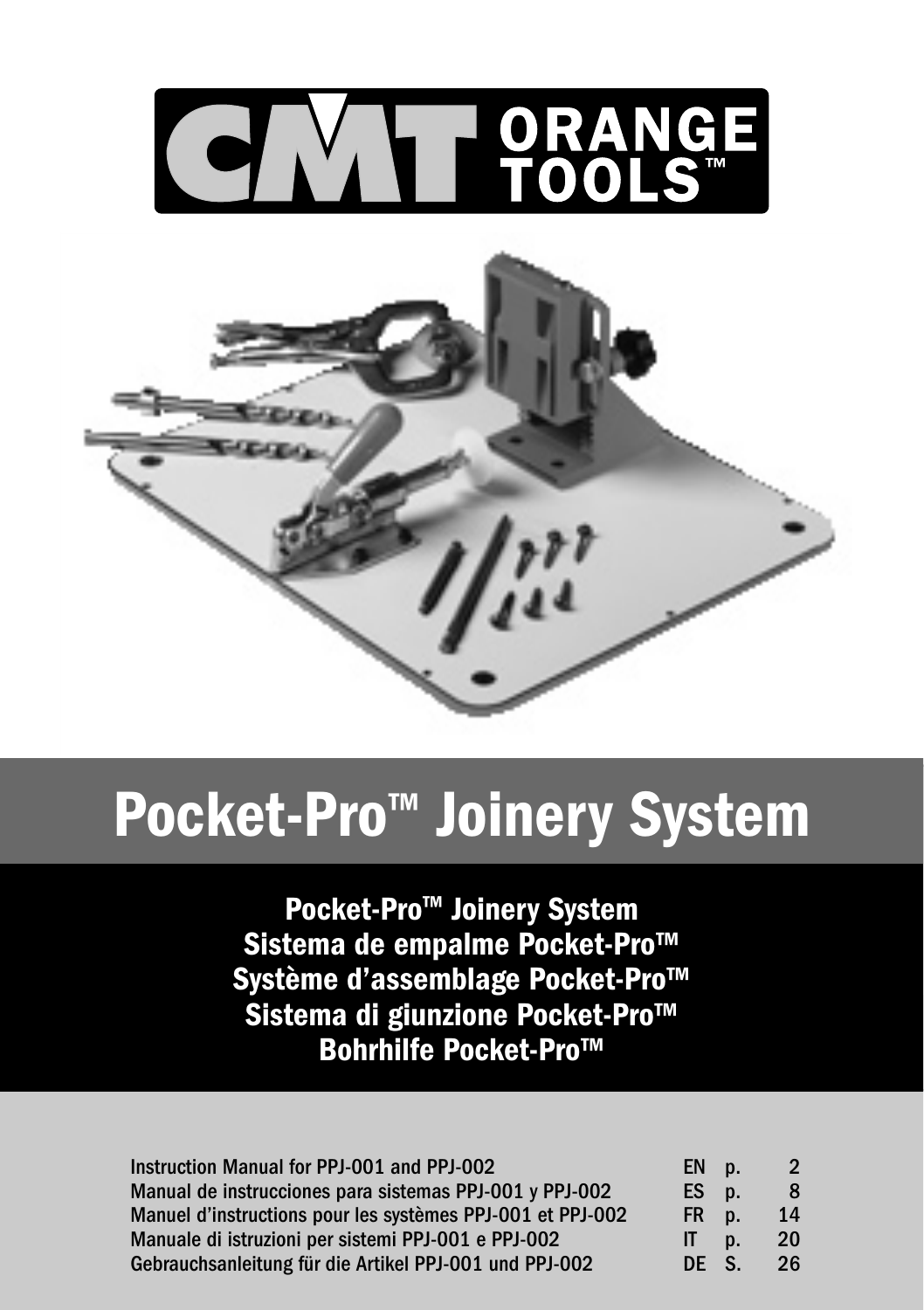#### GETTING TO KNOW YOUR POCKET-PRO

# **CMT** SRANGE



| <b>SETS CONTENTS</b> |                      |                          |                  |
|----------------------|----------------------|--------------------------|------------------|
| <b>CODE SET</b>      |                      |                          |                  |
| <b>PPJ-001</b><br>рc | <b>PPJ-002</b><br>pс | <b>DESCRIPTION</b>       | <b>ORDER NO.</b> |
|                      |                      | Two-Piece Molded Jig     | 999.505.10       |
|                      |                      | Toggle Clamp             | 999.505.05       |
| $\mathcal{P}$        |                      | 3/8" Step drill bit      | 515.001.51       |
|                      |                      | 3/8" (9,5mm) Stop Collar | 541.095.00       |
|                      |                      | 6" Square Drive Bit      | 999.505.08       |
|                      |                      | Set 30 screw for PPJ     | 990.101X30       |
|                      |                      | Face Clamp               | 999.505.06       |
|                      |                      | 3" Square Drive Bit      | 999.505.07       |
|                      |                      | <b>Phenolic Plate</b>    | 999.505.04       |

To order replacement parts, contact your CMT Distributor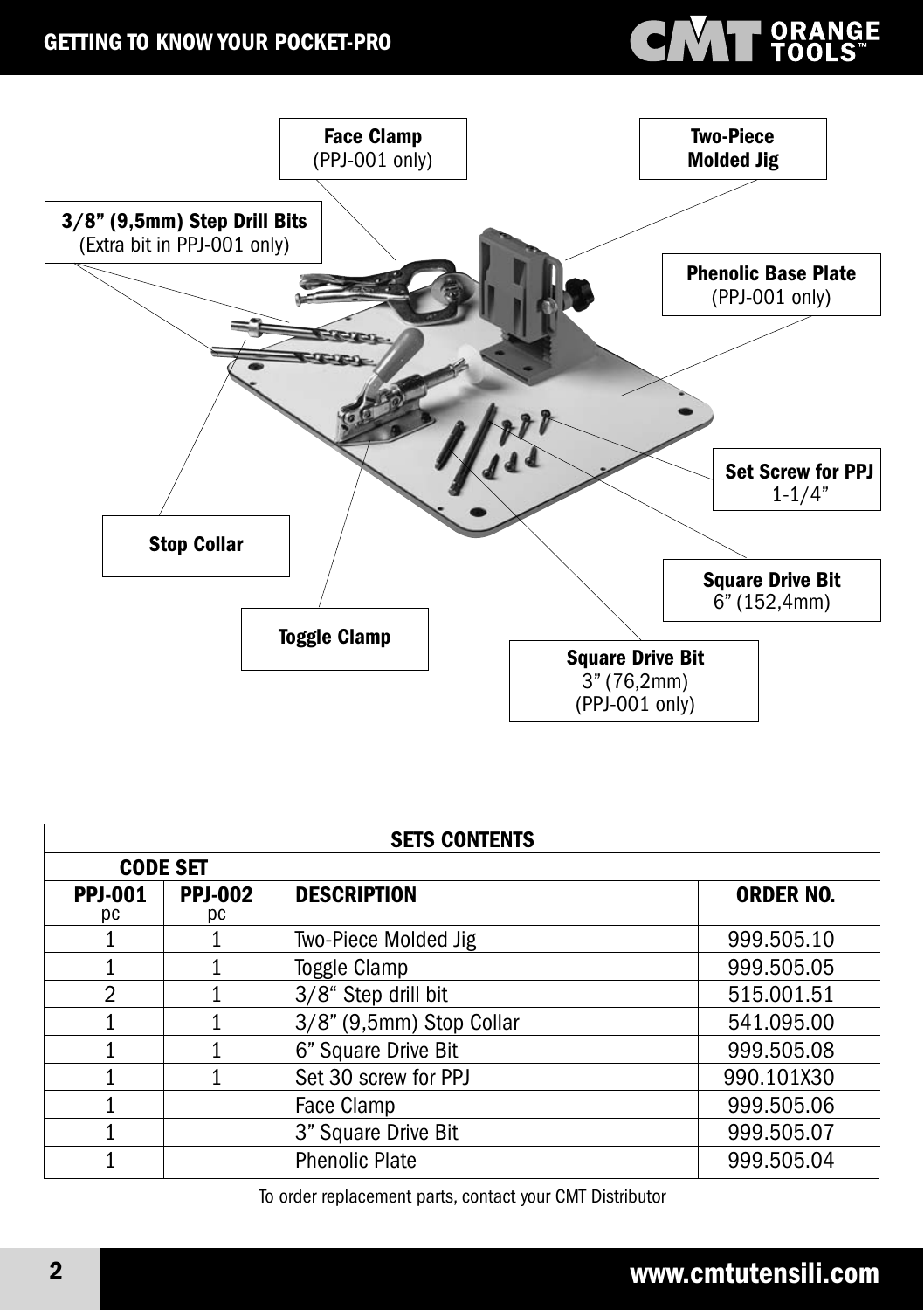# ORANGE<br>TOOLS

### Assembling your Pocket-Pro

1) If you purchased the PPJ-001 Deluxe Set, attach the molded Jig Base to the Phenolic Plate using four machine screws (provided). If you have the PPJ-002 Set, attach the jig to a flat piece of plywood or your workbench. See illustrations below for suggested dimensions. Screws should be tight enough to keep the jig from moving on the plate, but **do not overtighten** and damage your jig.

2) Assemble the molded Upper Jig to the Jig Base using the two screws and knobs provided.

3) Attach the Toggle Clamp to the Phenolic Base Plate (PPJ-001 only) or to the base you constructed in Step One using four screws. Thread the shaft of the Clamp Tip into the body of the Toggle Clamp.



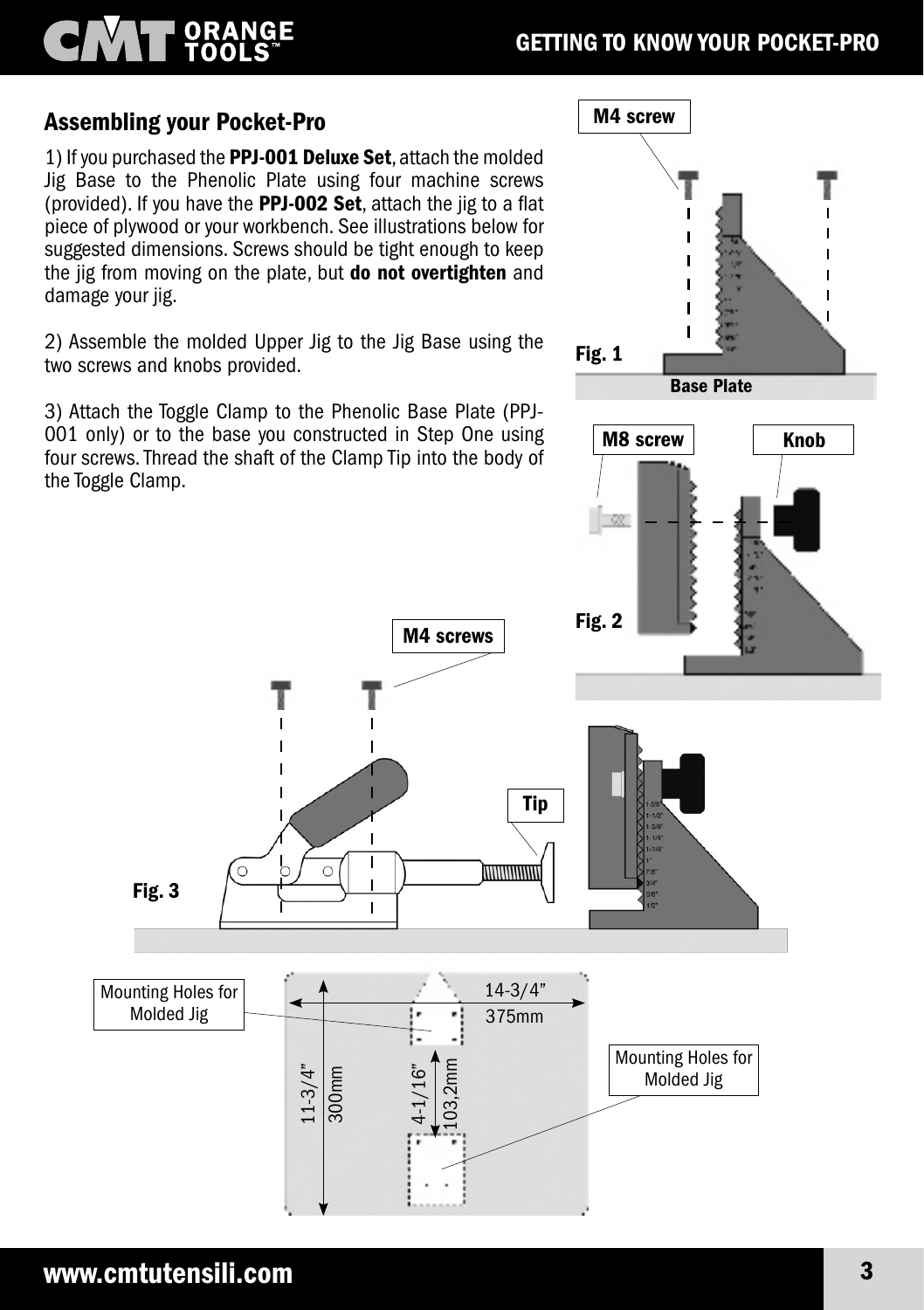# **CINAT ORANGE**

### Characteristics of Pocket-Pro Joinery

Now that your **Pocket-Pro Joinery System** is assembled, you are ready to wood joinery. If you have used other pocket hole systems, you will be familiar the joint, as well as some the basics of using this jig.But, you will find some big advantages to the **Pocket-Pro**. For example:

• Some jigs require that you add or remove various portions of the jig to join different stock thicknesses. Not with the **Pocket-Pro** - you simply adjust the interlocking jig up or down for the full range of joints, from 1/2" (12,7mm) to 1-5/8" (41,2mm) thick!

• Other jigs require frequent repositioning of the Depth Stop Collar for different styles of joint. Not with the Pocket-Pro - the vast majority of adjustments allow you to leave the Stop in the same position!

• With the Pocket-Pro, you can quickly adjust the location of the pocket in relation to the end of your workpiece to use longer screws or to leave more "meat" in the joint.

Here are just a few examples of joints you can build with your **Pocket-Pro**:

- Leg and Rail Joints
- Cabinets Construction







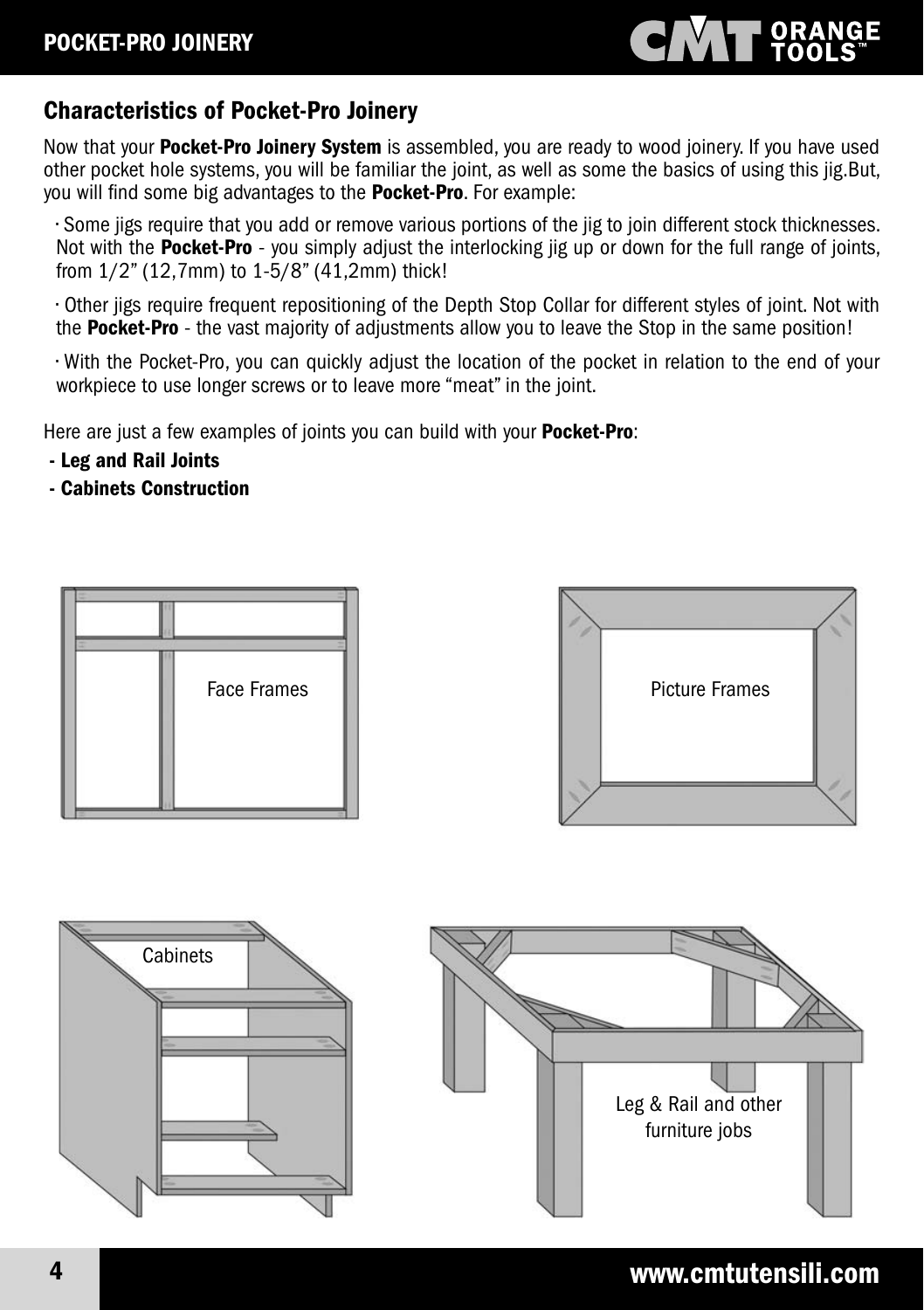### POCKET-PRO JOINERY

#### Face Frame Joints:

Face Frame joints are among the most common applications of the pocket hole joint, and they are an excellent way to get accustomed to your **Pocket-Pro**. If this is your first experience with pocket holes, this is an ideal place to start. We'll start with a joint in common 3/4" (19mm) stock. Be sure to make a joint in scrap material first to be certain that you understand the system.

1) Set the height of the jig for 3/4" (19mm) material. The "tooth" on the upper jig marked with a black triangle should fit into the slot marked 3/4" (19mm).

2) Insert the Step Drill Bit into one of the drill guides and set the Depth Stop Collar so that the tip of the bit will stop about 1/8" (3,2mm) above the Base. Remove the bit from the jig.

3) Clamp your workpiece vertically in the jig, so the two drill guides are centered on the stock. The threaded tip of the Toggle Clamp should be adjusted so that the clamp holds your workpiece firmly, but you should not need to force the clamp closed, as extreme pressure could damage your jig. Take some time to get familiar with the correct clamping pressure while working with scrap.

4) Drill both holes. For best results, allow the bit to come to full speed within the drill guide before drilling the workpiece. Drill the hole until the Depth Stop reaches the top of the drill guide, then keep the bit spinning while you withdraw it from the wood.

5) Remove the stock from the jig, and position it at right angles to the other workpiece. Use the Face Clamp (included with PPJ-001) or your own C-Clamp or Bar Clamp to hold the two pieces together. Place the larger plate of the clamp against the front face of your joint this will keep the faces perfectly flush.

6) Drive self-tapping pocket hole screws into each hole, using the Driver Bit and your adjustable- clutch driver. Adjust the torque so you can drive screws without stripping the heads. The workpieces may separate slightly as you drive the screws, but they should pull tight as you set the screws. If they separate by more than about 1/8" (3,2mm), you may wish to apply greater pressure with the clamp.



CMT Face Clamp (included with PPJ-001) or your own clamp 5)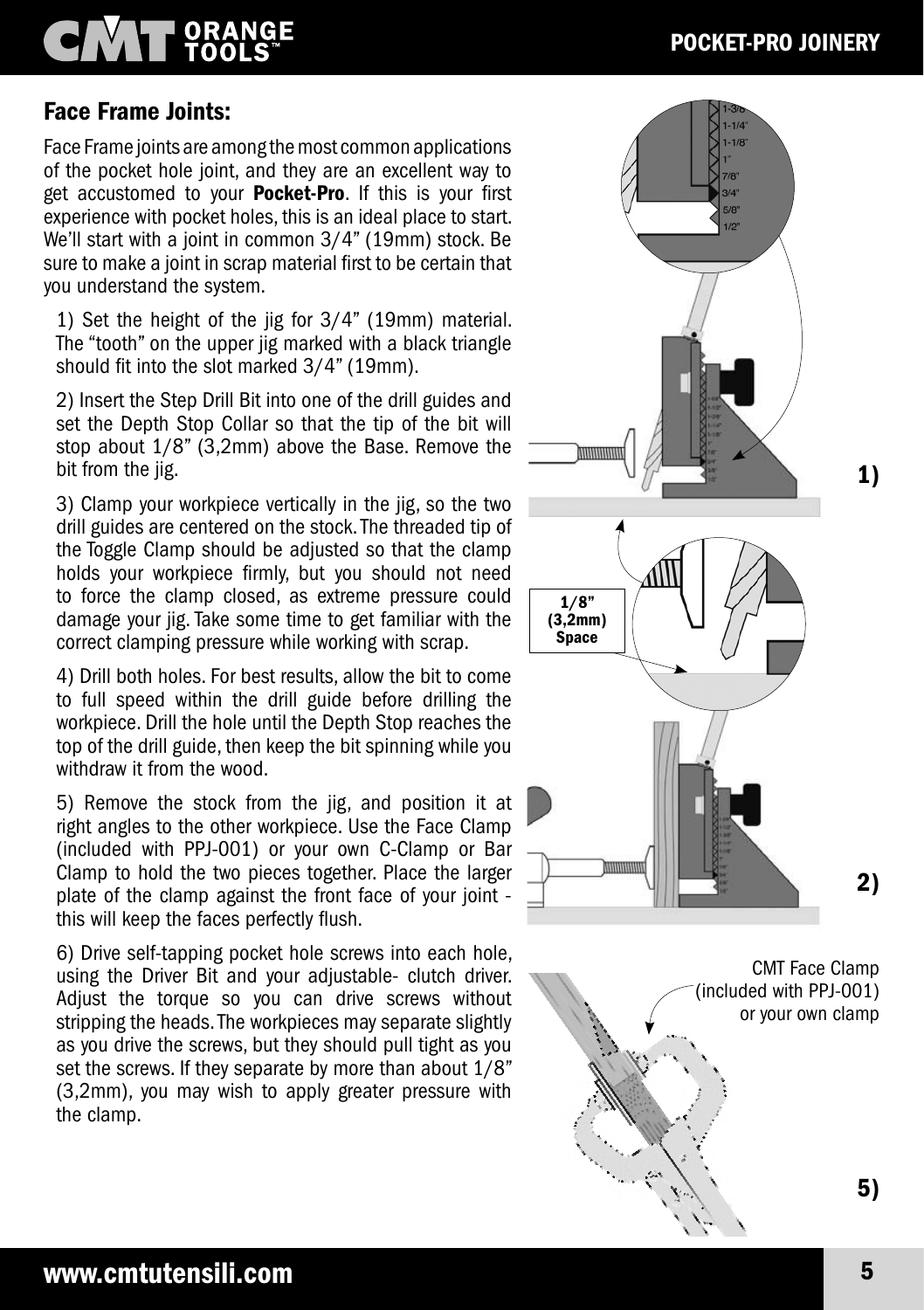### Angled and Beveled Joints

The **Pocket-Pro** can be used to create a wide  $\mathbf{1}$ ) variety of angled and beveled joints. The unique incremental height adjustment of the **Pocket-Pro** lets you put the pocket in the best possible position for your application. As you become more experienced with the jig you will find many more applications than we can possibly illustrate, but this 45° angled joint is a good illustration of 2) the technique:

1) This joint connects two pieces of 3/4" (19mm) stock, but we recommend that you set the jig at the 1" (25,4mm) height. This has the effect of moving the pocket farther back from the end of the miter cut, creating a stronger joint.

2) Drill the holes. If you are joining wide material, you will probably need more than two holes, so shift the stock in the jig as needed.

3) In order to assemble the joint, it will help to create a stop block as shown to hold the work in position. This technique is useful in many other pocket hole applications.

### Tongue & Groove and Rabbeted Joints

The Pocket-Pro's incremental adjustment comes screw through the in handy for these common joints. Other pocket tongue hole jigs are positioned so that your screw would cut through the tongue portion of the tongue and groove joint. By adjusting the height of the Pocket-Pro, however, you can control precisely where the screw is positioned. For example, in this illustration, we used 3/4" (19mm) material, then showed where the screw would be positioned at the commonly-used 3/4" (19mm) position in the upper illustration. In the lower drawing, we show the advantage of the 7/8" (22,2mm) position with the Pocket-Pro.

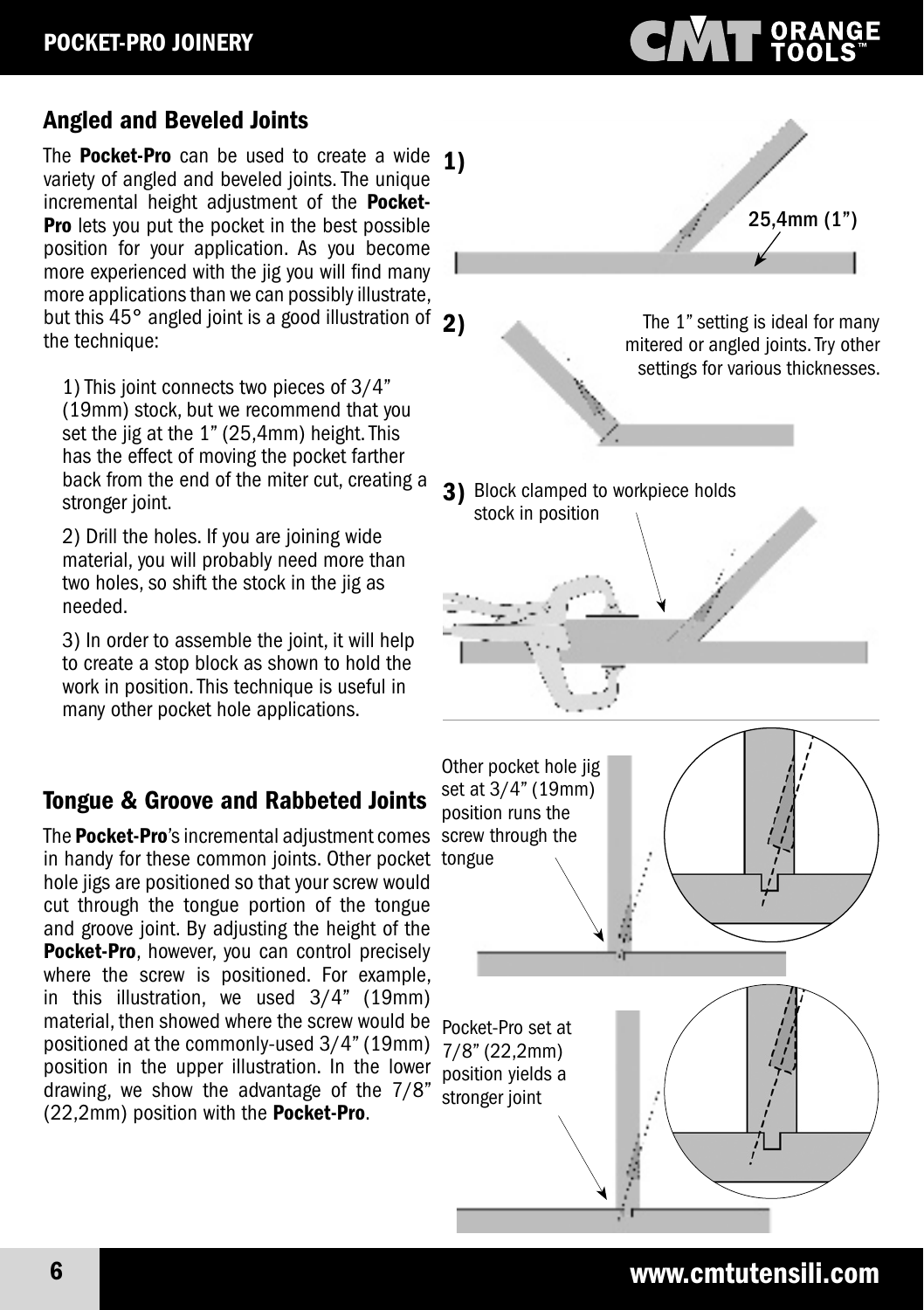### Face Frame joints in other stock thickness

• For thinner stock, adjust your jig to the 1/2" (12,7mm) or 5/8" (15,87mm) setting, then adjust your depth stop so the tip of the bits stops 1/8" (3,2mm) above the base.

• For thicker stock, adjust the jig to the appropriate stop. You do not need to adjust the Stop Collar, unless your screws will not otherwise be long enough for a solid joint.

#### Mitered Joints

Pocket hole joints are an ideal way to assemble picture frames and other mitered projects.

These instructions assume you will use 3/4" (19mm) thick stock. Adjust your Jig for thicker or thinner material.

1) Set the height of the jig and the Depth Stop Collar for 3/4" (19mm) material.

2) Cut the miters on all workpieces.

3) Clamp your workpiece in the jig as shown at right. If the stock is more than 2-1/2" (63,5mm) wide, you can use the two drill guides just as you would for a face frame joint. For narrower material, you can still drill two holes, but you will need to shift the stock between drilling the first and second holes, so that neither pocket will be exposed on the edge of your frame.

4) Drill both holes.

5) Clamp each joint with your Face Clamp or C-Clamp and drive the screws.





Note: Toggle clamp omitted for clarity

#### Screw Selection

For best results use only self tapping pocket hole screws with fillister or washer heads. We have a variety of screws available for various applications. In general, use 1" (25,4mm) screws for 1/2" (12,7mm) stock, 1-1/4" (31,75mm) or 1-1/2" (38,1mm) screws for 3/4" (19mm) stock, and 2-1/2" (61,5mm) or 3" (76,2mm) screws for 1-1/2" (38,1mm) material. Coarse thread screws are best for softwoods, fine thread for hardwood.

#### Maintenance

Your Pocket-Pro Jig is molded from high impact plastic. The jig and all other components of the Joining System are designed for years of trouble free service. Keep the jig and clamps free of dust build-up, and store them safely when not in use. Lightly oil the drill guides when they begin to seem dry. The only other maintenance required is occasional sharpening of the Step Drill Bit. Take your bit to a qualified sharpening service for best results.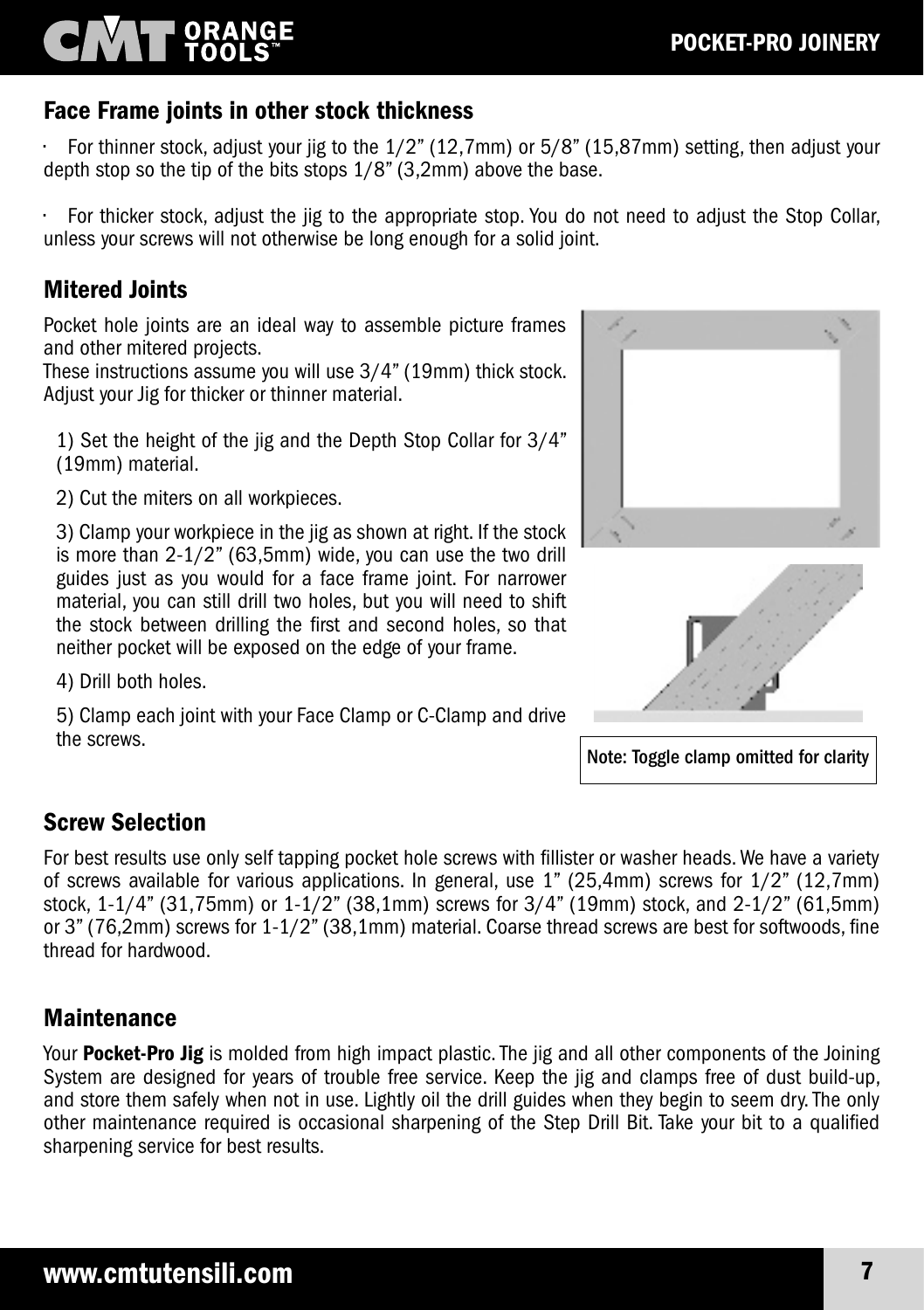#### INFORMACIÓN GENERAL SOBRE EL SISTEMA POCKET-PRO

# **VAL ORANGE**



| <b>LISTA DE REPUESTOS</b> |                      |                                         |               |
|---------------------------|----------------------|-----------------------------------------|---------------|
| <b>SET CÓDIGO</b>         |                      |                                         |               |
| <b>PPJ-001</b><br>pz      | <b>PPJ-002</b><br>рz | <b>DESCRIPCIÓN</b>                      | <b>CÓDIGO</b> |
|                           |                      | Equipo graduado de dos piezas           | 999.505.10    |
|                           |                      | Prensor con eje                         | 999.505.05    |
| 2                         |                      | Brocas helicoidales de 9,5mm            | 515.001.51    |
|                           |                      | Anillo de profundidad de 9,5mm          | 541.095.00    |
|                           |                      | Injertos para destornillador de 152,4mm | 999.505.08    |
|                           |                      | Set 30 tornillos para PPJ               | 990.101X30    |
|                           |                      | Prensor de pinza                        | 999.505.06    |
|                           |                      | Injertos para destornillador de 76,2mm  | 999.505.07    |
|                           |                      | Placa de fenólico                       | 999.505.04    |

Para encargar las piezas de repuesto, contacte con nuestro Distribuidor local CMT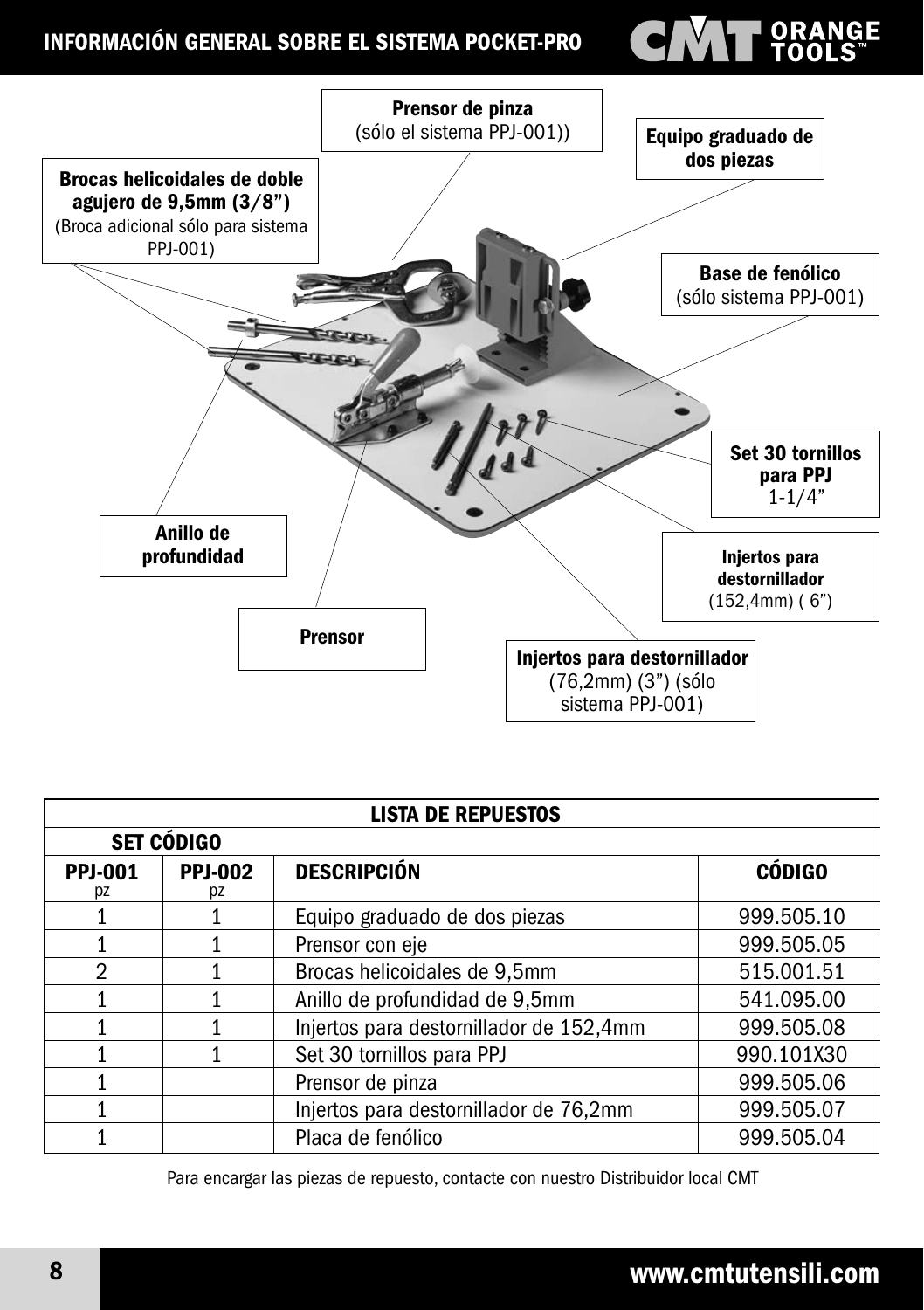#### Montaje del sistema Pocket-pro

**NATT ORANGE** 

1) Si ha comprado el sistema PPJ-001 Deluxe Set, monte la base del equipo graduado sobre la placa de material fenólico utilizando cuatro tornillos (suministrados). Si tiene el sistema PPJ-002 Set, monte el equipo sobre un pedazo llano de madera contrachapada sobre el banco de trabajo. Vea las ilustraciones abajo para las dimensiones aconsejadas.

Los tornillos tienen que apretarse de modo suficiente para impedir que el equipo se desplace sobre la placa, pero no apriete de forma excesiva ya que el equipo podría dañarse.

2) Monte la parte superior del equipo sobre la base utilizando los dos tornillos y los mangos esféricos suministrados.

3) Monte el prensor sobre la base de material fenólico (sólo modelo PPJ-001) o sobre la base que Ud. ha fabricado en el punto 1) utilizando cuatro tornillos. Enrosque el eje enroscado de la punta del prensor dentro del cuerpo del prensor mismo.

11-3/4"

300mm

4-1/16"

103,2mm

Tornillos M4

Ï

 $\mathbf{I}$ Ï



Agujeros de montaje para prensor

Fig. 3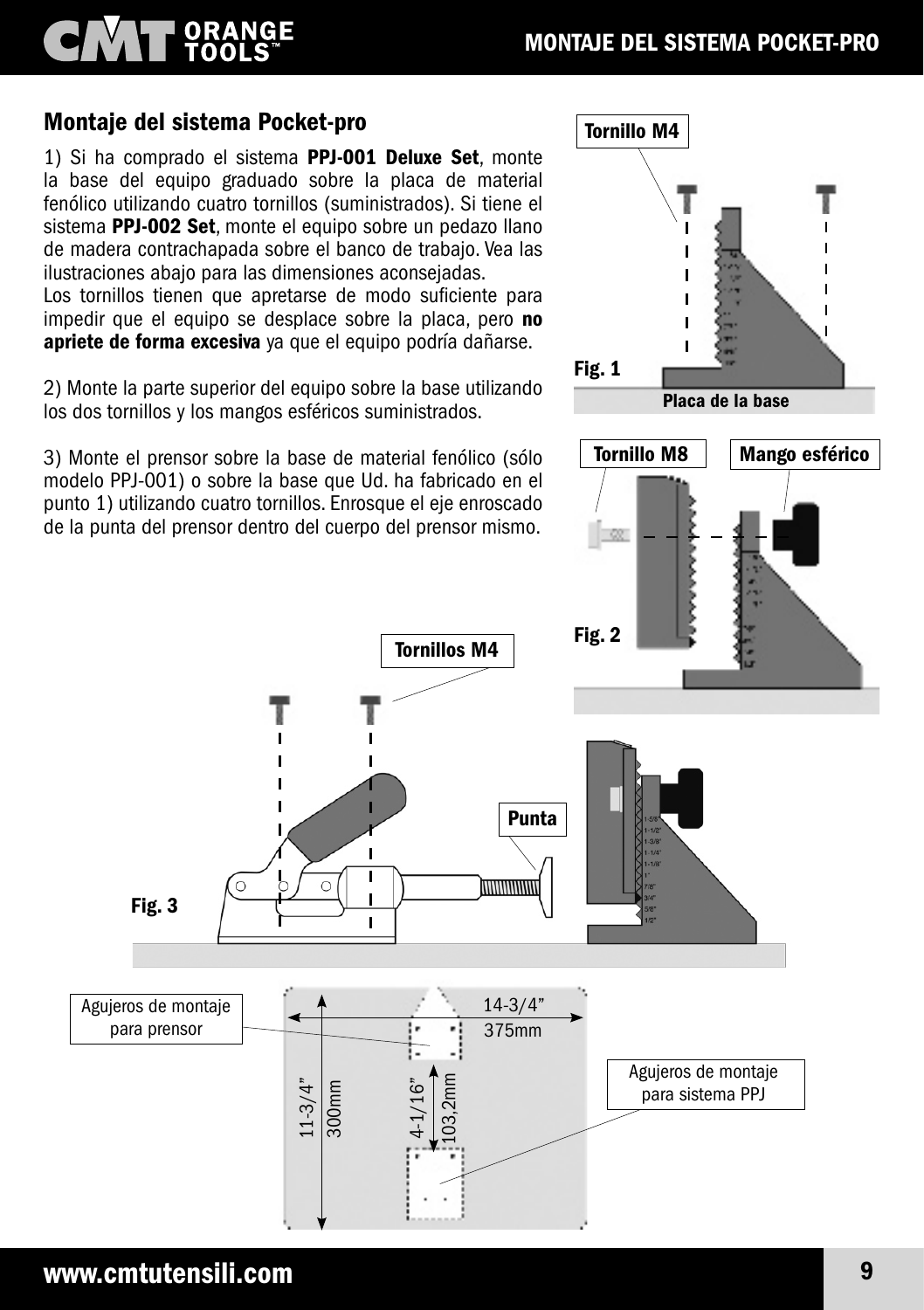# **CINAT ORANGE**

### Características de Pocket-Pro Joinery

Después de montado el sistema de *Empalme Pocket-Pro*, Ud. estará listo para entrar en nuevo mundo de los empalmes de madera. Si ya ha utilizado herramientas de este tipo, ya conocerá muchas de las aplicaciones que se pueden realizar y las indicaciones de base para su empleo.

Sin embargo, descubrirá que **Pocket-Pro** presenta algunas ventajas importantes. Por ejemplo:

• Algunos productos necesitan que se agreguen o sustituyan algunas partes del equipo para la elaboración de los varios grosores.

No es así para **Pocket-Pro**, el cual permite conseguir la realización de encajes con grosor que varía de 12,7 a 41,2mm (1/2" a 1-5/8") mediante una simple regulación vertical de la herramienta.

• Algunos equipos necesitan frecuentes desplazamientos de la posición del anillo de ajuste de la profundidad de los agujeros para los distintos tipos de empalmes. No es así para Pocket-Pro, ¡con el cual la mayoría de los ajustes pueden conseguirse dejando el

anillo de profundidad en la misma posición!

Con el Pocket-Pro es posible ajustar rápidamente la posición del equipo respecto a la extremidad de la pieza que trabajar, haciendo posible utilizar tornillos más largos o dejando un grosor mayor en los empalmes.

He aquí algunos tipos de empalmes que es posible realizar con el sistema **Pocket-Pro**:

- Empalmes de espiga
- Fabricación de pequeños muebles







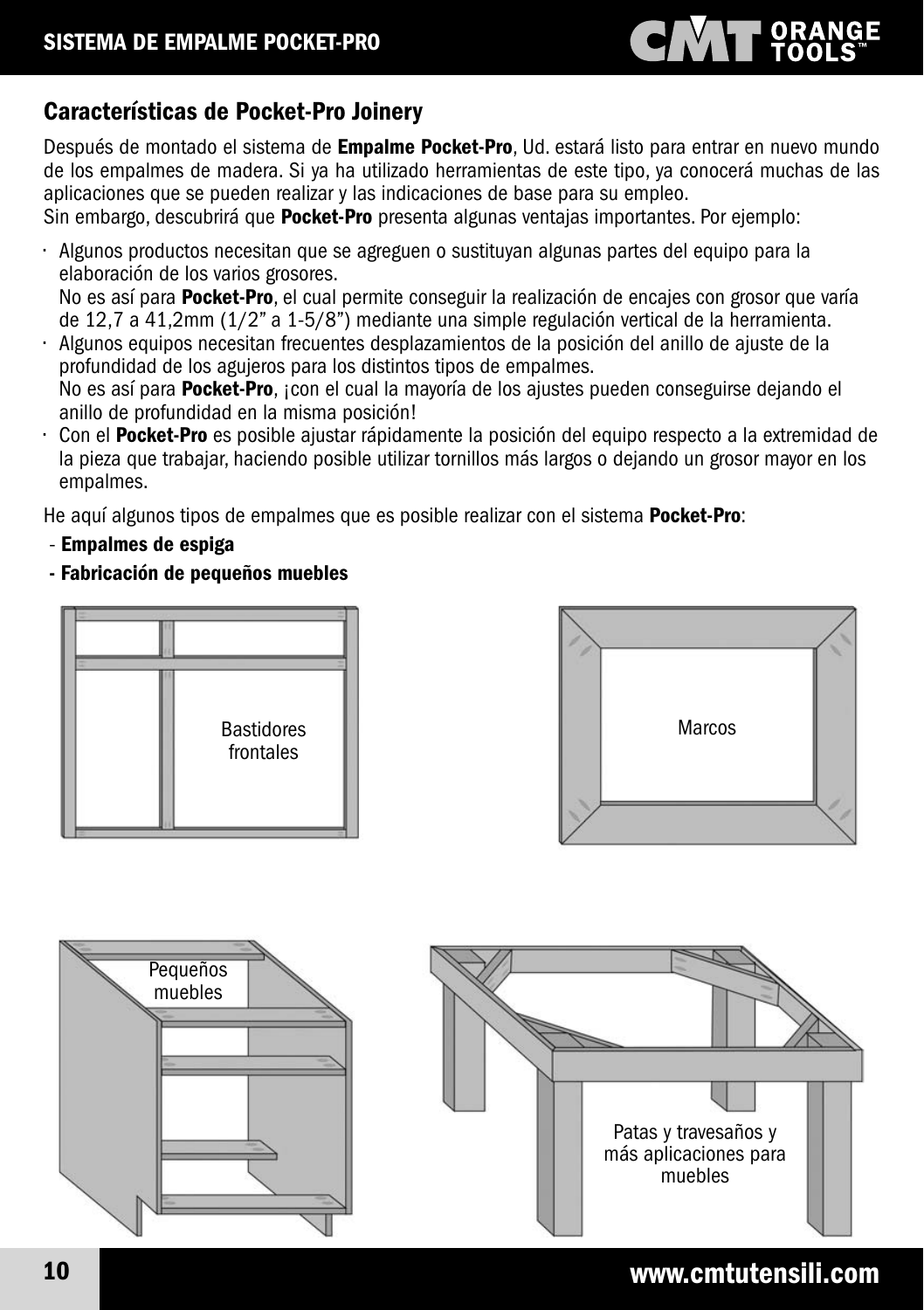# **CMT** ORANGE

#### SISTEMA DE EMPALME POCKET-PRO

#### Empalmes para bastidores frontales

Los bastidores frontales representan la aplicación más común de los empalmes de encaje y son un método excelente para aprender a utilizar el sistema Pocket-Pro. Si esta es su primera experiencia con los encajes, se trata de una manera ideal para empezar. Empezaremos con un empalme utilizando una pieza con grosor de 19mm (3/4"). Utilice un pedazo de material de deshecho para esta primera vez, así de estar seguros de entender bien el sistema.

1) Ponga la altura en el equipo para un material con grosor de 19mm (3/4"). El "diente" en la parte superior del equipo marcado con un triángulo negro tiene que entrar en la fisura con la medida 3⁄4" (19mm).

2) Introduzca la broca helicoidal en una de las guías y ponga el anillo de ajuste de la profundidad de modo que el extremo de la broca se pare aproximadamente a 3,2mm (1/8") de la base. Quite la broca del equipo.

3) Apriete la pieza verticalmente en el equipo, de modo que las dos guías para la broca estén centradas sobre la pieza. La punta enroscada del prensor tiene que ajustarse de modo que la pieza se mantenga bien sujetada, do todos modos sin ejercer una fuerza excesiva, ya que eso podría causar la ruptura del equipo. Hay que probar a encontrar la fuerza de apriete correcta entrenándose con la pieza de madera de deshecho.

4) Taladre ambos agujeros. Para conseguir los resultados mejores, haga alcanzar la velocidad máxima dell taladro dentro de la guía, antes de taladrar la pieza. Taladre el agujero hasta cuando el anillo de profundidad alcance la parte superior de la guía, luego continúe haciendo girar la broca mientras se extraiga de la madera.

5) Quite la pieza del equipo y la coloque con el ángulo correcto respecto a la otra pieza. Utilice el prensor de pinza (suministrado con el sistema PPJ-001) o bien una mordaza en forma de C o un travesaño de sujeción para mantener unidas las dos pieza. Coloque la placa de tamaño mayor que el prensor de pinza contra la parte frontal del empalme, eso mantendrá las dos superficies perfectamente a nivel.

6) Introduzca tornillos autorroscantes de encaje en cada agujero utilizando los injertos para atornilladores en su tornillo ajustable de embrague. Ajuste la fuerza de modo que se puedan enroscar los tornillos sin gastar la cabeza. Las piezas pueden separarse un poco mientras se enrosquen los tornillos, pero tienen que acercarse bien cuando se termine de apretarlos. Si se alejan más de 3,2mm (1/8"), es posible aplicar una presión mayor con el prensor.

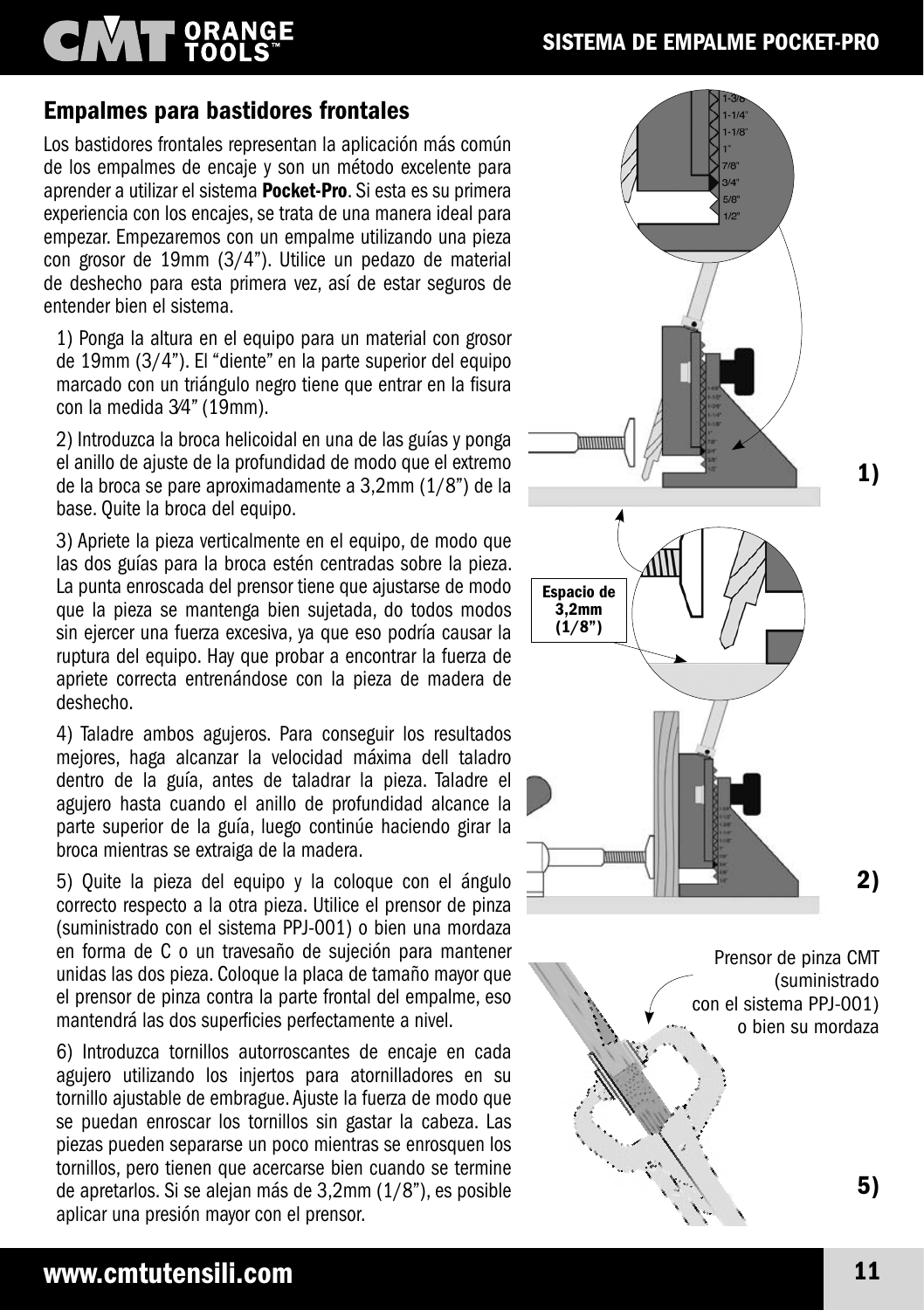#### Empalmes angulares y oblicuos

El sistema Pocket-Pro puede utilizarse para realizar una amplia gama de empalmes angulares y oblicuos. El exclusivo sistema de ajuste gradual de la altura permite poner el encaje en la posición mejor posible para su aplicación. A medida que aumente la experiencia en el empleo del equipo, encontrará otras aplicaciones además de las que podemos indicarle, pero este empalme de 45° ilustra muy bien la técnica utilizada:

1) Este empalme conecta dos piezas de madera con grosor de 19mm (3/4"), aunque le aconsejamos que ajuste el equipo con una altura de 25,4mm (1"). Eso permite desplazar el encaje más atrás respecto al corte de ángulo recto, haciendo posible conseguir un empalme más fuerte.

2) Taladre los agujeros. Si se unen materiales anchos, serán probablemente necesarios más de dos agujeros, por lo tanto desplace como necesario la pieza en el equipo.

3) Para montar el empalme, será de ayuda crear un bloque de retén como reflejado en la figura para mantener la pieza en su posición. Esta técnica es útil en muchas más aplicaciones con encaje.

#### Empalmes de espiga y de mecha

El ajuste gradual del sistema Pocket-Pro es muy útil para realizar estos tipos comunes de empalmes. Se realizan más agujeros para encajes de modo que el tornillo pueda pasar a través de la lengüeta del empalme de espiga. Sin embargo, ajustando la altura del **Pocket-**Pro, es posible controlar con precisión dónde irá a colocarse el tornillo. Por ejemplo, en la ilustración hemos utilizado material con grosor de 19mm (3/4"), indicando luego dónde se colocaría el tornillo con la posición común de 19mm (3/4") indicada en la ilustración arriba. En el dibujo abajo, se refleja la ventaja de la colocación a 22,2mm (7/8") realizada con el sistema Pocket-Pro.



**PORANGE**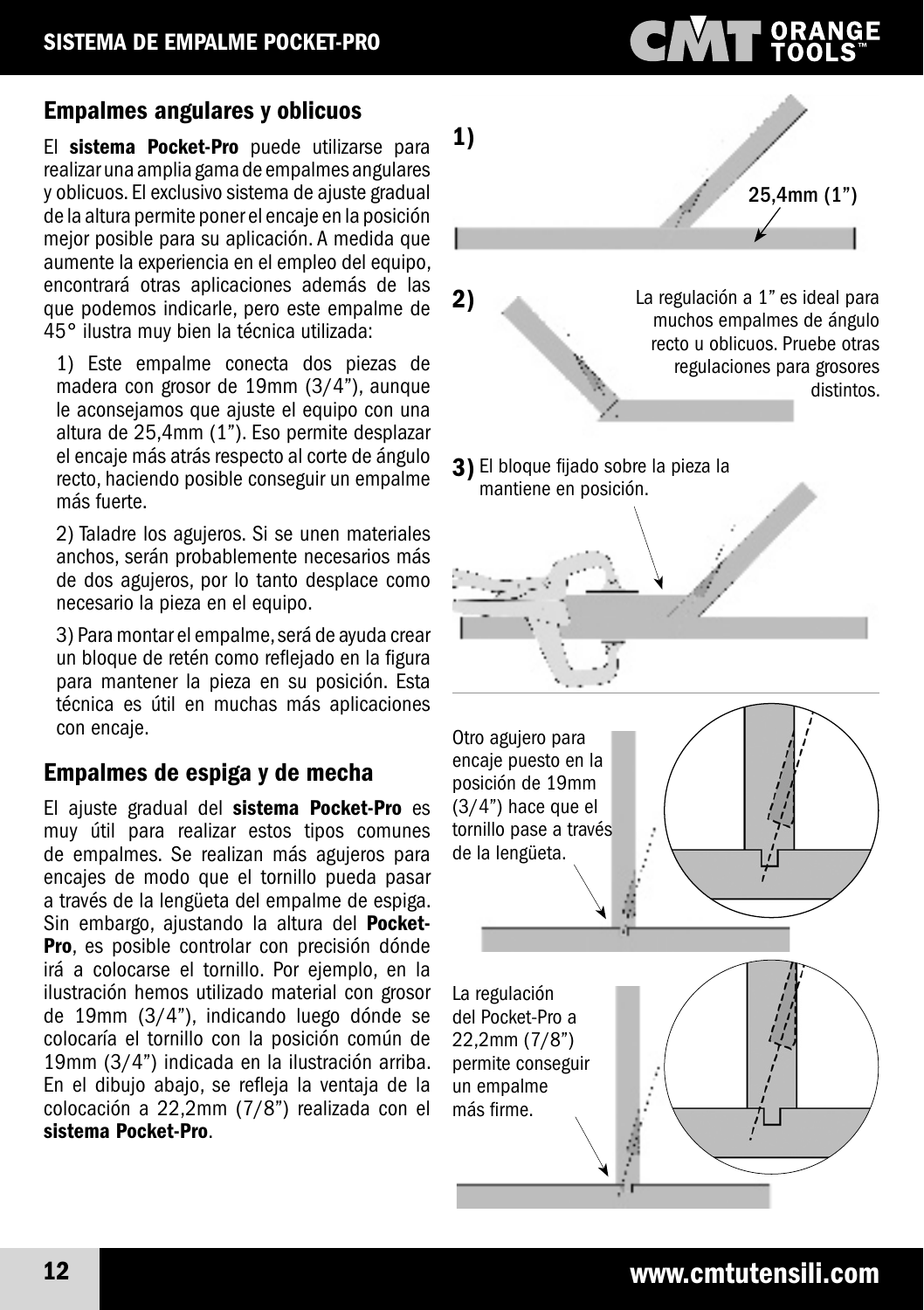#### Empalmes para bastidores frontales con grosor distinto

• Para madera con grosor inferior, ajuste el equipo poniéndolo a 1/2" (12,7mm) o a 5/8" (15,87mm), luego ajuste el anillo de profundidad de modo que el extremo de la broca se pare aproximadamente a 3,2mm (1/8") de la base.

• Para madera con grosor mayor, ajuste el equipo a la altura adecuada. No es necesario ajustar el anillo de profundidad, a menos que los tornillos no sean bastante largos para conseguir un empalme firme.

#### Empalmes de ángulo recto

**NAT ORANGE** 

Los empalmes de encaje son ideales para montar marcos y otros elementos que unir de ángulo recto.

Las instrucciones a continuación son para empleo de piezas con grosor de 19mm (3/4"). Ajuste el equipo como para el material con grosor mayor o menor.

1) Ponga la altura en el equipo y el anillo de profundidad para un material con grosor de 19mm (3/4").

2) Corte los ángulos rectos de todas las piezas.

3) Fije la pieza en el equipo como se indica en la figura a la derecha. Si la pieza es más ancha de 63,5mm (2-1/2"), es posible utilizar las dos guías para las brocas como para el empalme para bastidor frontal. Para material con ancho menor, es siempre posible taladrar los dos agujeros, pero la pieza tendrá que desplazarse entre el taladrado del primer y segundo agujero, de modo que ningún encaje quede expuesto en el borde del marco.

Nota: el prensor no está en el dibujo

por razones de claridad.

4) Taladre ambos agujeros.

5) Apretar cada empalme con el prensor de pinza o con la mordaza en forma de C y enroscar los tornillos.

#### Selección de los tornillos

Para conseguir los resultados mejores, utilice sólo tornillos autorroscantes para encajes con cabeza cilíndrica o cabeza con apoyo lateral. Están disponibles muchos tipos distintos de tornillos para la varias aplicaciones. En general, utilice tornillos de 25,4mm (1") para madera con grosor de 12,7mm (1/2"), tornillos de 31,75mm  $(1-1/4)$ <sup>"</sup> ó 38,1mm  $(1-1/2)$ " para madera con grosor de 19mm  $(3/4)$ " o bien tornillos de 76,2mm (3") para material con grosor de 38,1mm (1-1/2"). Los tornillos con rosca gruesa son mejores para la madera dulce, mientras que los con rosca fina son más adecuados para la madera dura.

#### Mantenimiento

El equipo **Pocket-Pro** está hecho de material plástico estampado antichoque. El equipo y los demás detalles del sistema de empalme se han diseñado para poder ser utilizados durante muchos años sin problemas. Limpie regularmente el equipo y los prensores evitando que se acumule el polvo y guarde todo el sistema en un lugar seguro cuando no se utilice. Lubrique con un poco con aceite las guías para las brocas cuando empiecen a parecer secas. La única otra operación de mantenimiento es el afilado ocasional de la broca helicoidal. Para conseguir los resultados mejores, lleve la broca a un centro de afilado calificado.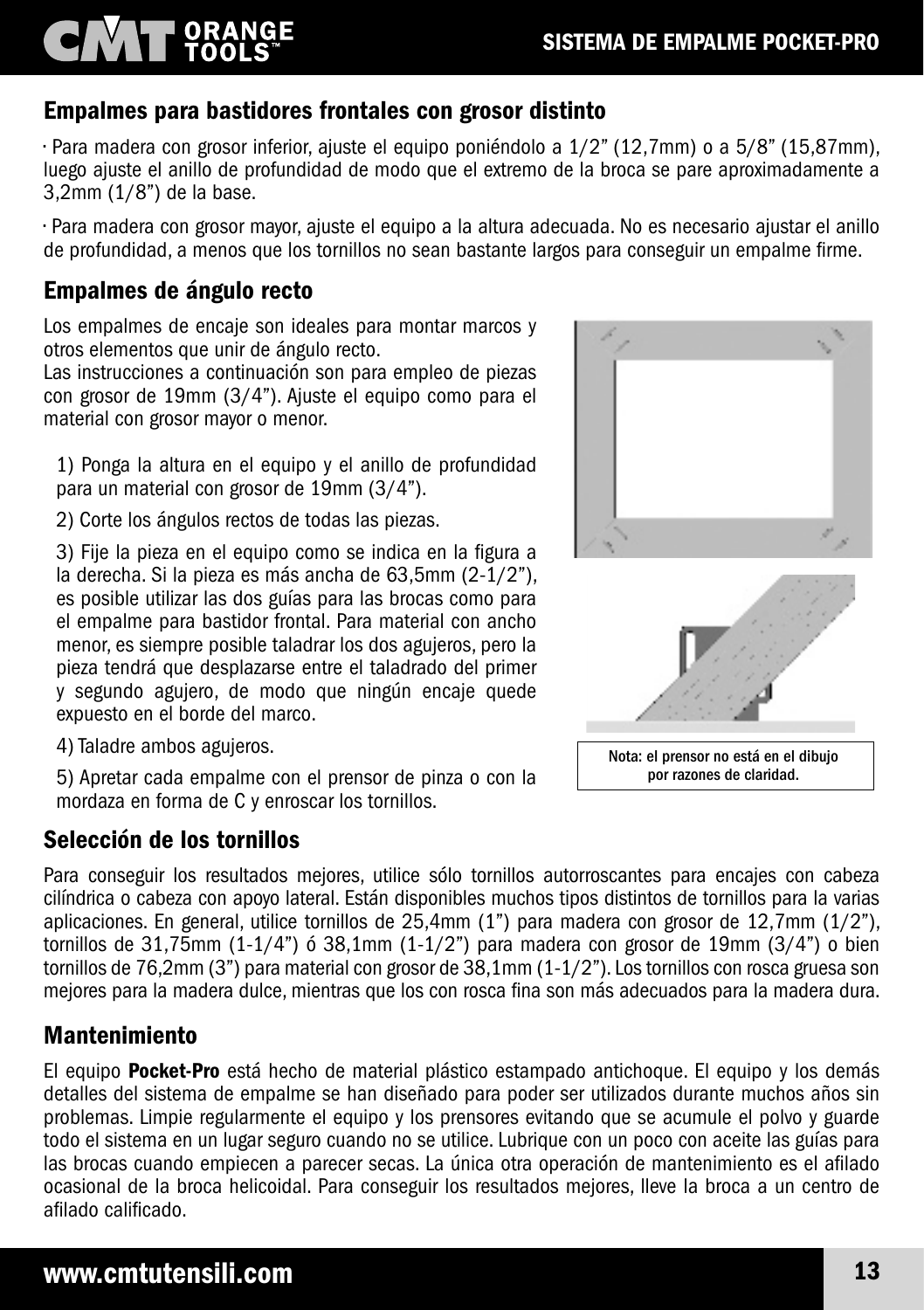### INFORMATIONS GÉNÉRALES SUR LE SYSTÈME POCKET-PRO

# ORANGE



| <b>CONTENU DES SETS</b>  |                          |                                   |             |
|--------------------------|--------------------------|-----------------------------------|-------------|
| <b>REFERENCE SET</b>     |                          |                                   |             |
| <b>PPJ-001</b><br>pièces | <b>PPJ-002</b><br>pièces | <b>DESCRIPTION</b>                | <b>CODE</b> |
|                          |                          | Instrument gradué en deux pièces  | 999.505.10  |
|                          |                          | Presseur avec pivot               | 999.505.05  |
| $\mathcal{P}$            |                          | Mèches hélicoïdales de 9,5mm      | 515.001.51  |
|                          |                          | Anneau de profondeur de 9,5mm     | 541.095.00  |
|                          |                          | Inserts pour tournevis de 12,54mm | 999.505.08  |
|                          |                          | Set de 30 vis pour PPJ            | 990.101X30  |
|                          |                          | Presseur à pince                  | 999.505.06  |
|                          |                          | Inserts pour tournevis de 76,2mm  | 999.505.07  |
|                          |                          | Plaque en phénolique 300 x 375mm  | 999.505.04  |

Pour commander les pièces de rechange, contacter le Distributeur local CMT.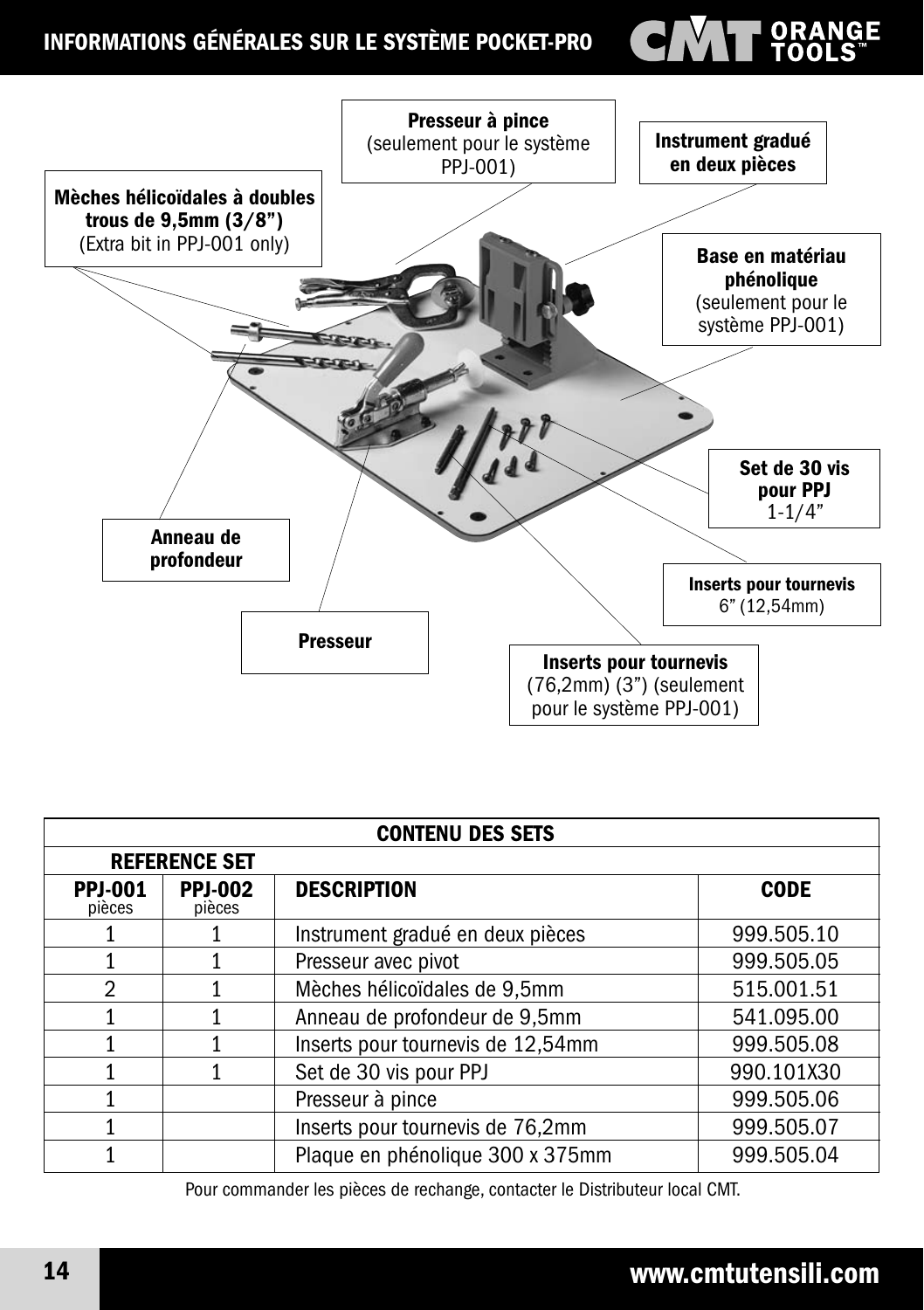# ORANGE<br>TOOLS

#### Montage du système Pocket-Pro

1) Pour le système PPJ-001 Deluxe Set, monter la base de l'instrument gradué sur la plaque en matériau phénolique en utilisant les quatre vis fournies à cet effet. Pour le système PPJ-002 Set, monter l'instrument sur une pièce plate de contreplaqué sur le plan de travail. Voir les illustrations en bas avec les dimensions conseillées. Les vis doivent être suffisamment serrées pour empêcher l'instrument de se déplacer sur la plaque. Toutefois, ne pas trop serrer car on risquerait ainsi d'endommager l'instrument.

2) Monter la partie supérieure de l'instrument sur la base en utilisant les deux vis et la poignée fournies à cet effet.

3) Monter le presseur sur la base de matériau phénolique (seulement pour le modèle PPJ-001) ou sur la base construite en suivant les indications du point 1) en utilisant quatre vis. Visser la tige filetée de la mèche du presseur à l'intérieur du corps du presseur en question.

 $11 - 3/4"$ 

300mm

ī

Ï ī

 $\mathbf{I}$ 

4-1/16"



Trous de montage pour le presseur

Fig. 3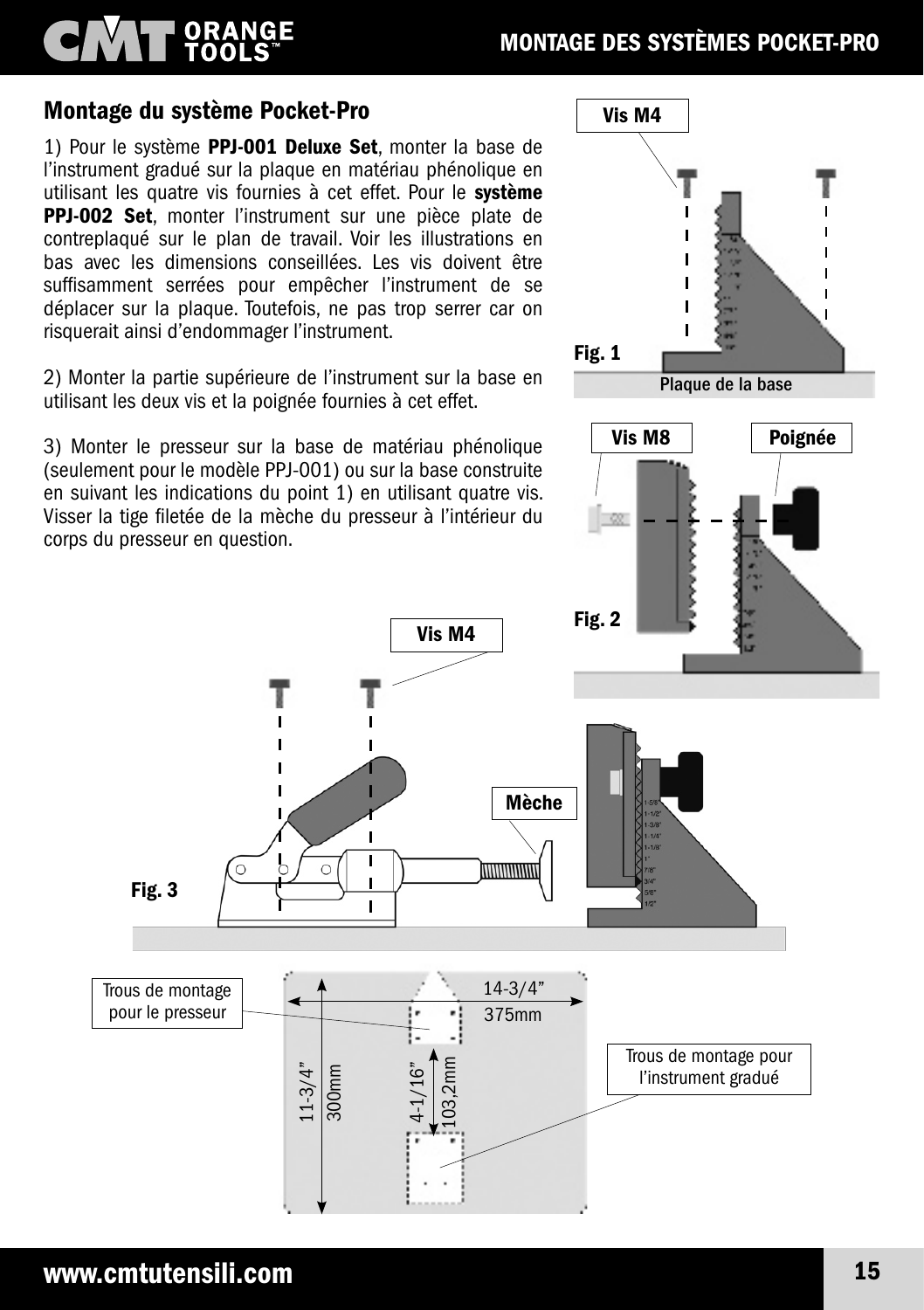# **CIVAT ORANGE**

### Caractéristiques du Pocket-Pro Joinery:

Après avoir monté le Système d'Assemblage Pocket-Pro, il est possible d'entrer dans un nouvel univers des assemblages en bois. Si l'on a déjà utilisé d'autres instruments du même genre, l'on est déjà à connaissance de nombreuses applications que l'on peut réaliser et des indications de base pour son emploi. L'on découvrira toutefois que **Pocket-Pro** présente quelques avantages significatifs. Par exemple :

• Certains produits réclament l'ajout ou le remplacement de certaines parties de l'équipement pour le travail des différentes épaisseurs.

Il en va différemment pour **Pocket-Pro** qui permet de réaliser des encastrements avec une épaisseur comprise entre 12,7 et 41,2mm (1/2" et 1-5/8") à travers le simple réglage vertical de l'instrument en question.<br>D'autres équi

• D'autres équipements réclament de fréquentes remises en place de l'anneau de réglage de la profondeur de perçage pour les différents types d'assemblage. Il n'en est pas ainsi pour Pocket-Pro qui permet d'effectuer la plupart des réglages en laissant

l'anneau de profondeur dans la même position!

• Avec Pocket-Pro, il est possible de régler rapidement la position de l'instrument par rapport à la partie terminale de la pièce à travailler, ce qui permet d'utiliser des vis plus longues ou de laisser une plus grande épaisseur dans les assemblages.

Voici quelques exemples des assemblages qui est possible de réaliser avec le système Pocket-Pro:

- Assemblages à tenon
- Construction de petits meubles







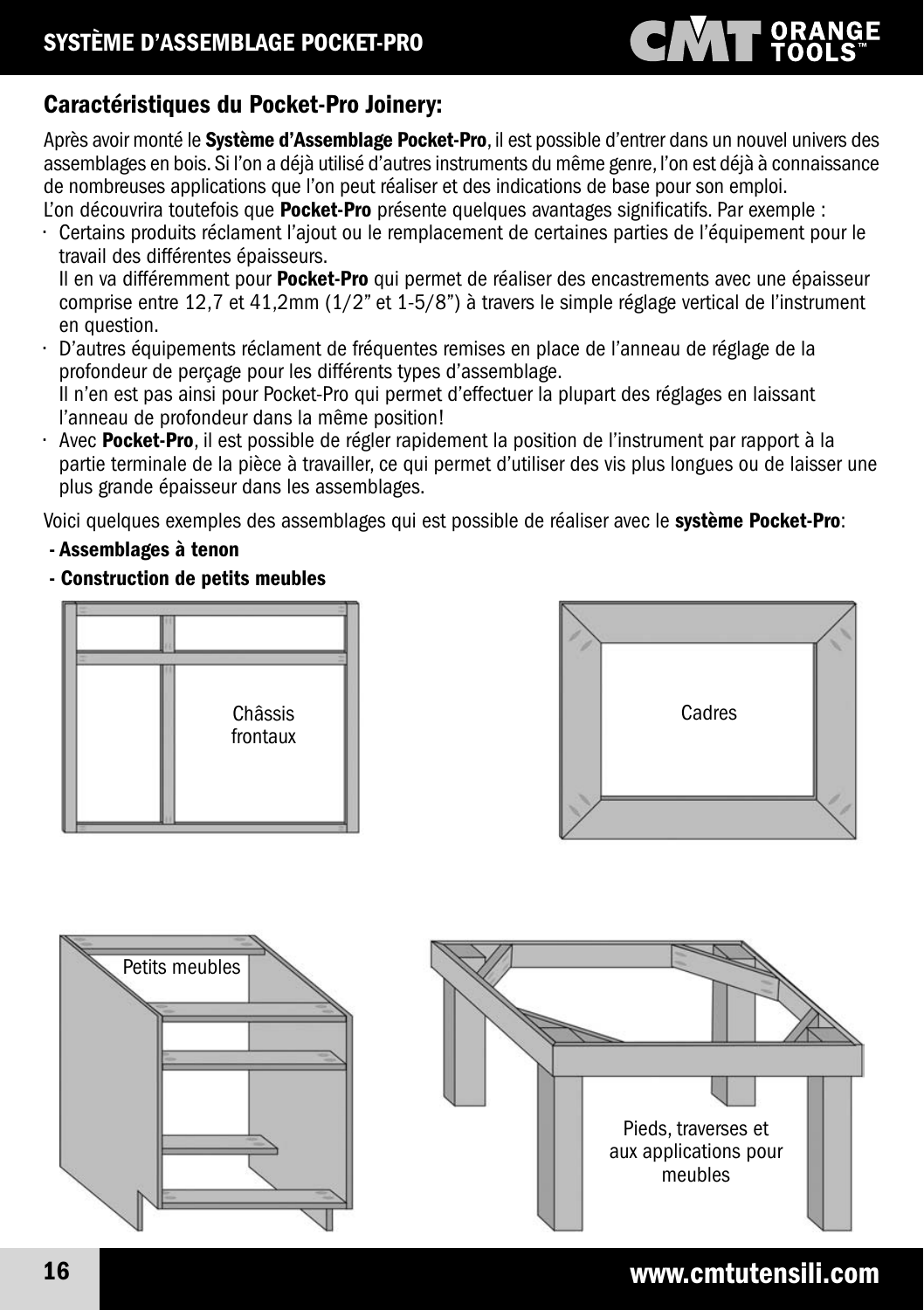# **CIVAT ORANGE**

### SYSTÈME D'ASSEMBLAGE POCKET-PRO

#### Assemblages pour châssis frontaux

Les châssis frontaux constituent l'application la plus banale des assemblages à encastrement et ils représentent une excellente manière pour apprendre à utiliser le système Pocket-Pro. S'il s'agit de la première expérience que l'on a avec les encastrements, c'est bien la manière idéale de commencer. On commence avec un assemblage en utilisant une pièce de 19mm (3/4") d'épaisseur. Utiliser une pièce de matériau à jeter pour cette première fois, de manière à être sûr de bien comprendre le système.

1) Régler la hauteur de l'équipement pour un matériau de 19mm (3/4") d'épaisseur. La « dent » sur la partie supérieure de l'instrument marquée par un triangle noir doit s'insérer dans la fissure avec le caractère 3⁄4" (19mm).

2) Insérer la mèche hélicoïdale dans l'un des guides et régler l'anneau de réglage de la profondeur de façon à ce que l'extrémité de la mèche s'arrête à environ 3,2mm (1/8") de la base. Enlever la mèche de l'instrument.

3) Serrer la pièce verticalement dans l'instrument, de façon à ce que les deux guides pour la mèche soient centrées sur la pièce. La mèche filetée du presseur doit être réglée de façon à ce que la pièce soit maintenue bien bloquée, sans exercer une force excessive, étant donné que cela pourrait provoquer la rupture de l'instrument. Il faut essayer de trouver la bonne force de serrage en s'exerçant avec le morceau de bois à jeter.

4) Réaliser les deux trous. Pour obtenir les meilleurs résultats, mettre la perceuse à la vitesse maximale à l'intérieur du guide, avant de percer la pièce. Réaliser le trou jusqu'à ce que l'anneau de profondeur n'atteigne la partie supérieure du guide, puis continuer à faire tourner la mèche au fur et à mesure qu'elle ressort du bois.

5) Enlever la pièce de l'instrument et la placer avec l'angle correct par rapport à l'autre pièce. Utiliser le presseur à pince (fourni avec le système PPJ-001) ou un étau en C ou une traverse d'ancrage pour maintenir les deux pièces unies. Placer la plaque ayant des dimensions supérieures à celles presseur à pince contre la partie frontale de l'assemblage qui maintiendra les deux surfaces parfaitement à niveau.

6) Insérer des vis autotaraudeuses d'encastrement dans chaque trou en utilisant les inserts pour visseuses dans le tournevis réglable à embrayage. Régler la force de manière à pouvoir visser les vis sans fausser la tête. Les pièces peuvent être légèrement écartées lorsque l'on visse les vis, mais elles doivent être bien côte à côte lorsque l'on finit de les serrer. Si elles s'éloignent de plus de 3,2mm (1/8"), il est possible d'appliquer une pression majeure avec le presseur.



5)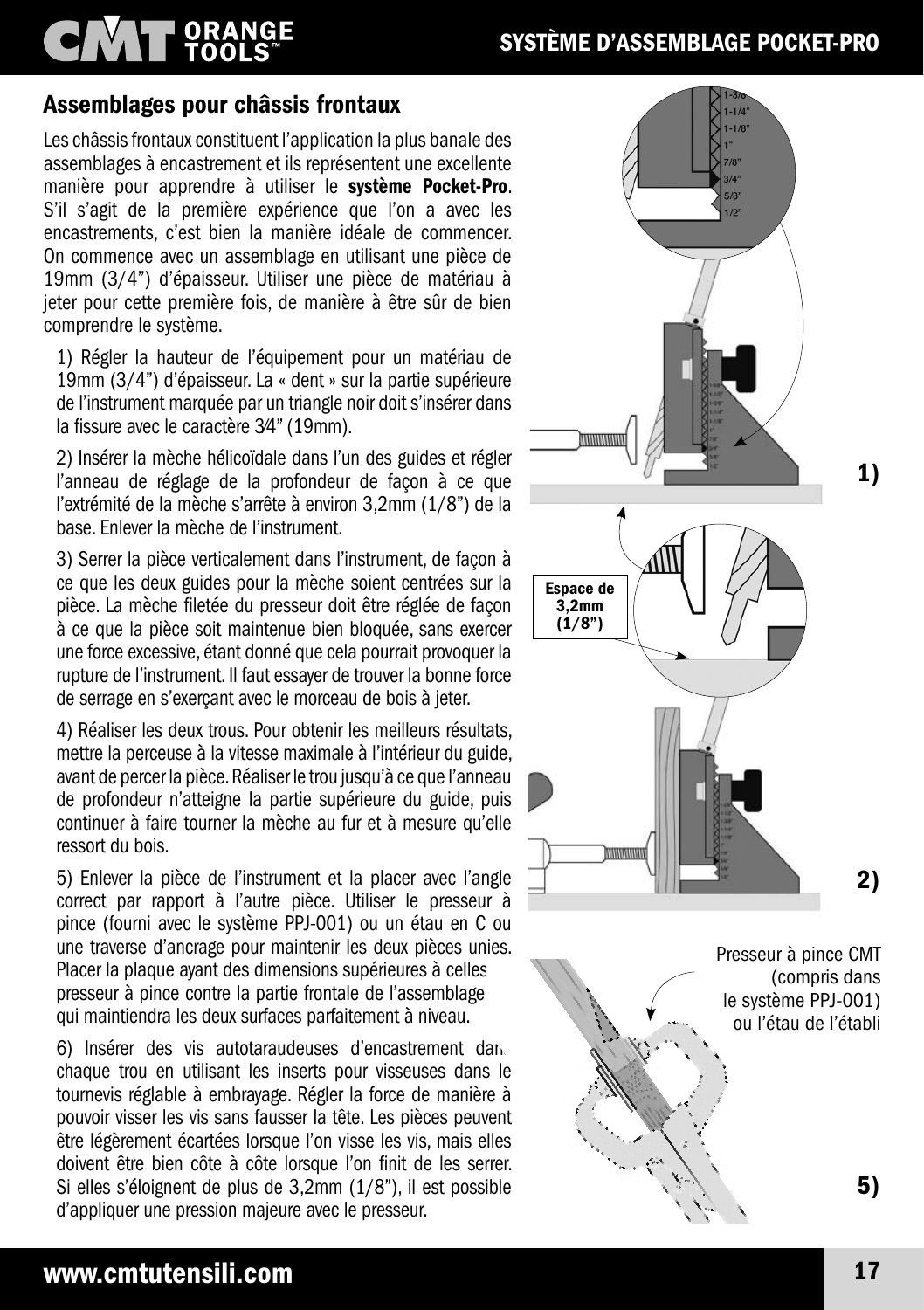# **CIMT ORANGE**

#### Assemblages à angle et émoussés

Le système Pocket-Pro peut être utilisé pour réaliser une vaste gamme d'assemblages à angle ou émoussés. Le système exclusif de réglage graduel de la hauteur permet d'insérer l'encastrement dans la meilleure position possible pour l'application application. Au fur et à mesure que l'on se familiarise avec l'emploi de l'instrument, on trouvera d'autres applications complémentaires de celles que nous pouvons indiquer ici. Toutefois, cet assemblage à 45° illustre très bien la technique utilisée :

1) Cet assemblage relie deux pièces en bois ayant une épaisseur de 19mm (3/4"), même si nous conseillons de régler l'instrument avec une hauteur de 25,4mm (1"). Cela permet de déplacer l'encastrement le plus en arrière par rapport à la coupe à angle droit, ce qui garantit un assemblage plus solide.

2) Réaliser les trous. Si l'on assemble des matériaux larges, il y aura préalablement besoin de plus de deux trous. Il faut alors déplacer la pièce comme il se doit dans l'instrument.

3) Pour monter l'assemblage, il est utile de créer un bloc d'arrêt comme il est indiqué sur la figure pour bloquer la pièce. Cette technique est également utile dans de nombreuses autres applications avec encastrement.

### Assemblages à tenon et à butée

Le réglage graduel du système Pocket-Pro est extrêmement utile dans la réalisation de ces types d'assemblages les plus communs. Des trous complémentaires sont positionnés de façon à ce que la vis puisse passer à travers la languette du joint à tenon. Toutefois, en réglant la hauteur du Pocket-Pro, il est possible de contrôler de façon précise là où la vis va se positionner. Par exemple, dans l'illustration, nous avons utilisé un matériau de 19mm (3/4") d'épaisseur, en indiquant également où se serait positionnée la vis avec la position commune de 19mm (3/4") indiquée sur l'illustration ci-dessus. Dans le dessin en bas, nous présentons l'avantage du positionnement à 22,2mm (7/8") réalisé avec le système Pocket-Pro.

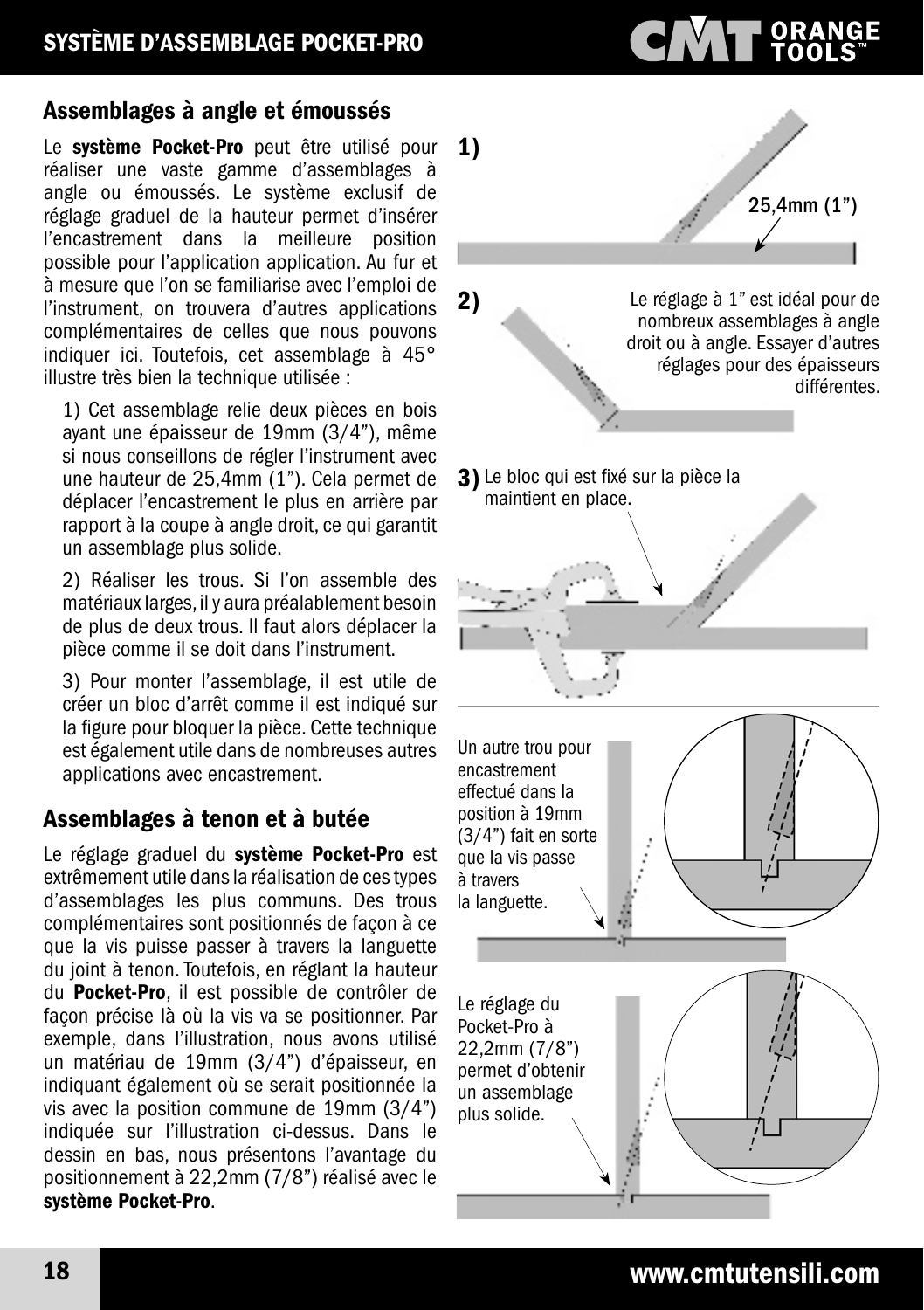#### Assemblages pour châssis frontaux avec épaisseur diverse

• Pour le bois d'une épaisseur inférieure, régler l'instrument à 1/2" (12,7mm) ou à 5/8" (15,87mm), puis régler l'anneau de profondeur de façon à ce que l'extrémité de la mèche s'arrête à 3,2mm (1/8") de la base.

• Pour le bois d'une épaisseur supérieure, régler l'instrument à la hauteur appropriée. Il n'est pas nécessaire de régler l'anneau de profondeur, à moins que les vis ne soient pas assez longues pour obtenir un assemblage solide.

#### Assemblages à angle droit

ORANGE

Les assemblages à encastrement sont idéaux pour monter des cadres et d'autres éléments à assembler à angle droit.

Les instructions ci-dessous sont à suivre en cas d'utilisation de 19mm (3/4") d'épaisseur. Régler l'instrument comme pour le matériau ayant une épaisseur supérieure ou inférieure.

1) Régler la hauteur de l'instrument et l'anneau de profondeur pour un matériau de 19mm (3/4") d'épaisseur.

2) Couper les angles droits dans toutes les pièces.

3) Fixer la pièce dans l'instrument comme il est indiqué sur la figure à droite. Si la pièce est large de plus de 63,5mm (2-1/2"), il est possible d'utiliser les deux guides pour les mèches, comme pour l'assemblage pour châssis frontal. Pour un matériau ayant une largeur minore, il est toujours possible de réaliser les deux trous, mais la pièce doit être déplacée entre la réalisation du premier et du deuxième trou, de façon à ce qu'aucun encastrement ne soit exposé sur le bord du cadre.

4) Réaliser les deux trous.

5) Serrer chaque assemblage avec le presseur à pince ou avec l'étau en C et visser les vis.

#### Choix des vis

Pour obtenir les meilleurs résultats possibles, utiliser uniquement des vis autotaraudeuses pour encastrements à tête cylindrique ou à tête avec épaulement. Il existe de nombreux types de vis pour les différentes applications. En général, utiliser des vis de 25,4mm (1") pour bois de 12,7mm (1/2") d'épaisseur, des vis de 31,75mm (1-1/4") ou 38,1mm (1-1/2") pour bois de 19mm (3/4") d'épaisseur ou des vis de 76,2mm (3") pour du matériau de 38,1mm (1-1/2") d'épaisseur. Les vis à gros filetage sont plus indiquées pour le bois tendre, tandis que les vis à filetage fin sont conseillées pour le bois dur.

#### Entretien

L'instrument Pocket-Pro est réalisé avec une matière plastique moulée et résistant aux chocs. L'instrument et les autres composants du système d'assemblage ont été conçus pour être utilisés sans problèmes pendant de nombreuses années. Nettoyer régulièrement l'instrument et les presseurs en évitant l'accumulation de poussière et les ranger en lieu sûr en cas de non-utilisation. Huiler légèrement les guides pour les mèches quand elles commencent à sembler sèches. La seule autre opération de maintenance à effectuer est l'affûtage occasionnel de la mèche hélicoïdale. Pour obtenir les meilleurs résultats possibles, confier la mèche à un centre d'affûtage qualifié.





Remarque: le presseur n'est pas représenté pour des raisons de clarté.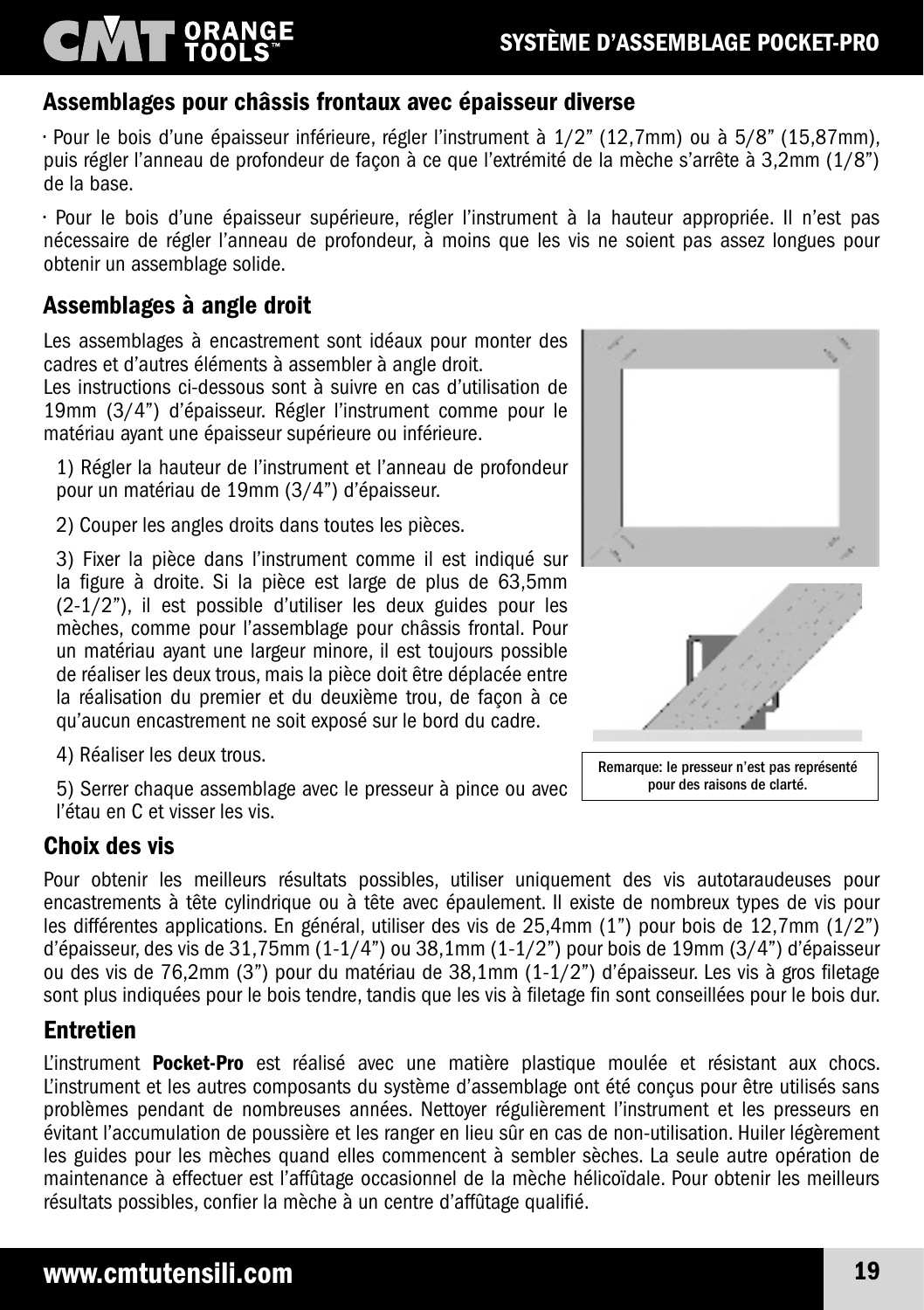#### INFORMAZIONI GENERALI SUL SISTEMA POCKET-PRO

# **ENTER ORANGE**



| <b>CONTENUTO DEI SET</b> |                       |                                        |               |  |
|--------------------------|-----------------------|----------------------------------------|---------------|--|
|                          | <b>CODICE SET</b>     |                                        |               |  |
| <b>PPJ-001</b><br>pz.    | <b>PPJ-002</b><br>pz. | <b>DESCRIZIONE</b>                     | <b>CODICE</b> |  |
|                          |                       | Sistema di giunzione PPJ               | 999.505.10    |  |
|                          |                       | Pressore con perno                     | 999.505.05    |  |
| $\mathfrak{D}$           |                       | Punta elicoidale da 9,5mm - 3/8"       | 515.001.51    |  |
|                          |                       | Anello di battuta da 9,5mm - 3/8"      | 541.095.00    |  |
|                          |                       | Inserto per avvitatore da 152,4mm (6") | 999.505.08    |  |
|                          |                       | Set 30 viti per PPJ                    | 990.101X30    |  |
|                          |                       | Pinza                                  | 999.505.06    |  |
|                          |                       | Inserto per avvitatore da 76,2mm (3")  | 999.505.07    |  |
|                          |                       | Piastra in fenolico                    | 999.505.04    |  |

Per ordinare i pezzi di ricambio, contattare il Rivenditore locale CMT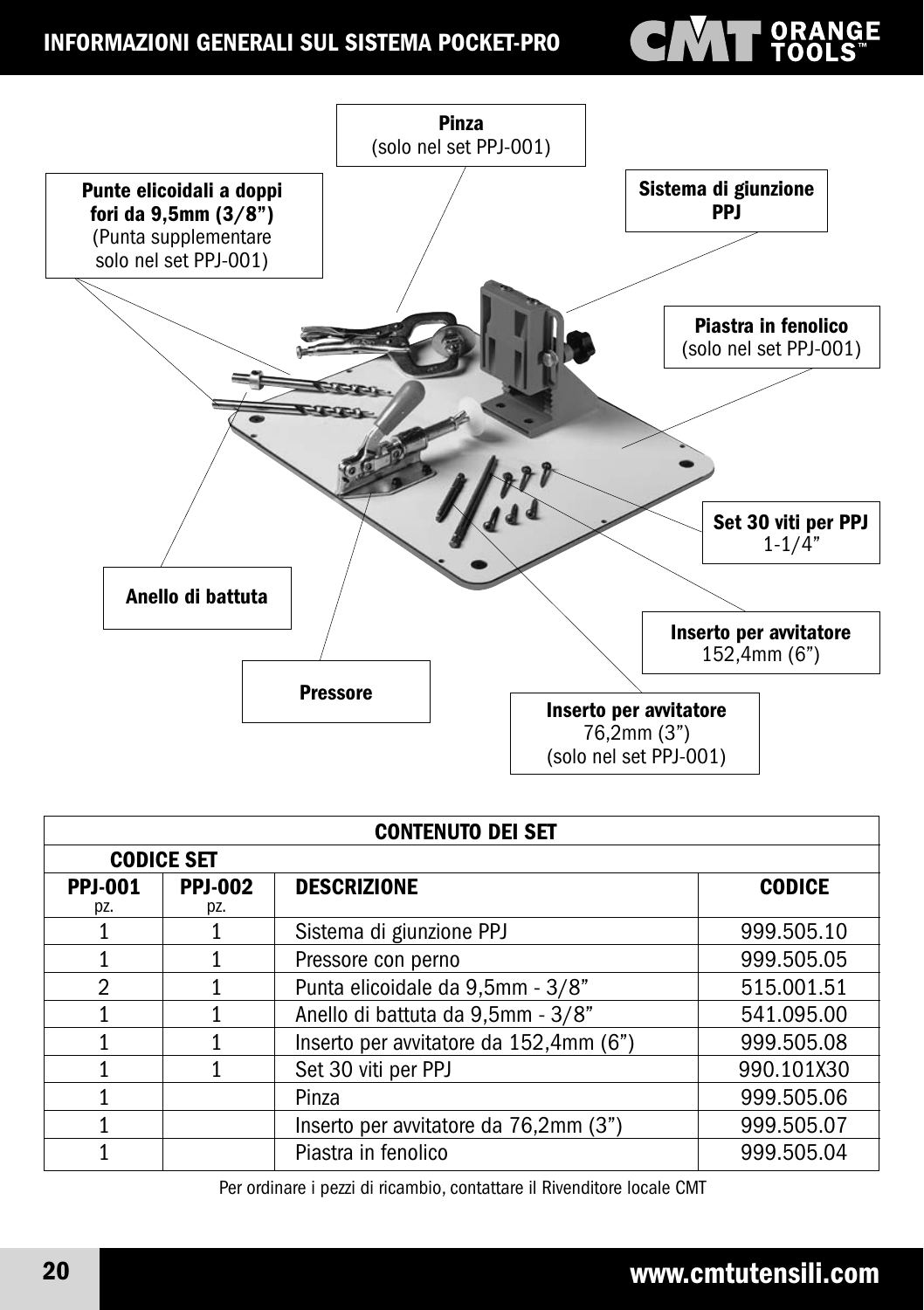#### MONTAGGIO DEL SISTEMA POCKET-PRO

# Montaggio del sistema Pocket-Pro

ORANGE<br>TOOLS

Fig. 1 - Se avete acquistato il set PPJ-001 Deluxe, montare la base del sistema di giunzione sulla piastra in fenolico utilizzando le quattro viti (a corredo).

Se avete il set PPJ-002, montare il sistema di giunzione su un pezzo piano di compensato sul banco di lavoro. Vedere le illustrazioni in basso per le dimensioni consigliate. Le viti devono essere strette in modo sufficiente da impedire che l'attrezzatura si sposti sulla piastra, ma non stringere in modo eccessivo perché l'attrezzatura si potrebbe danneggiare.

Fig. 2 - Montare la parte superiore del sistema di giunzione alla base utilizzando le due viti e le manopole fornite.

Fig. 3 - Montare il pressore sulla base di materiale fenolico (solo modello PPJ-001) o alla base da voi costruita al punto 1 utilizzando quattro viti. Avvitare l'alberino filettato della punta del pressore all'interno del corpo del pressore stesso.

 $1 - 3/4"$ 

300mm

4-1/16"

103,2mm

Viti M4

Ï

Ï Ī

L



sistema PPJ

Fori di montaggio per pressore

Fig. 3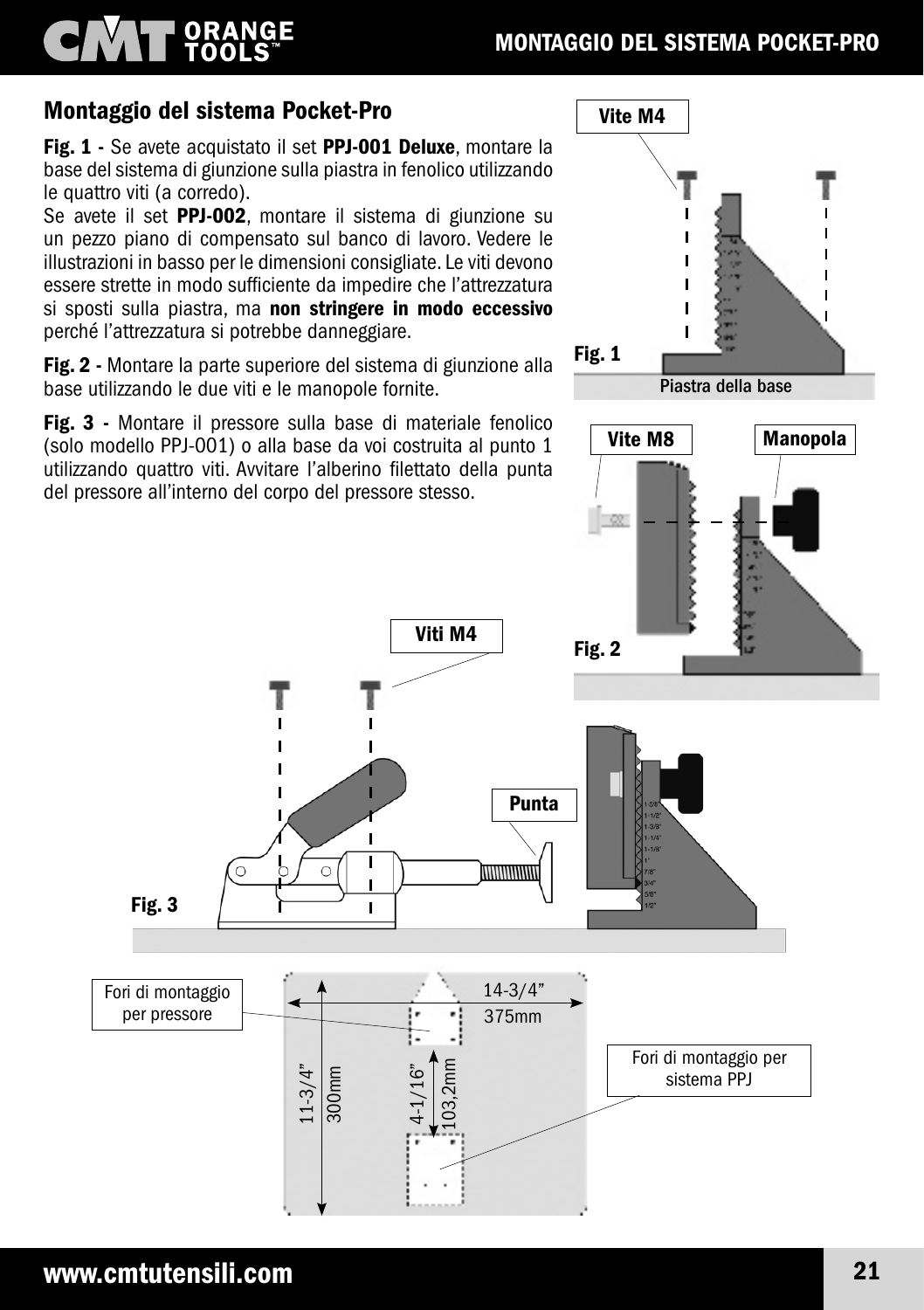# **CIVAT ORANGE**

### Caratteristiche del Pocket-Pro Joinery

Dopo aver montato il Sistema di Giunzione Pocket-Pro sarete pronti ad entrare in un nuovo mondo delle giunzioni in legno. Se avete già utilizzato altri strumenti di questo genere, sarete già a conoscenza di molte delle applicazioni che si possono realizzare e delle indicazioni di base per il suo impiego. Tuttavia, scoprirete che il Pocket-Pro presenta alcuni vantaggi significativi. Per esempio:

• Alcuni prodotti richiedono l'aggiunta o la sostituzione di alcune parti dell'attrezzatura per la lavorazione dei diversi spessori.

Non è così per il Pocket-Pro, che consente di ottenere la realizzazione di incastri con spessore compreso tra 12,7 e 41,2mm (1/2" e 1-5/8") attraverso la semplice regolazione verticale dello strumento stesso. • Altre attrezzature richiedono frequenti riposizionamenti dell'anello di regolazione della profondità di foratura per i diversi tipi di giunzioni.

Non è così per il Pocket-Pro, con il quale la maggior parte delle regolazioni possono essere ottenute lasciando l'anello di profondità nella stessa posizione!

• Con il Pocket-Pro è possibile regolare velocemente la posizione dell'attrezzatura rispetto alla parte terminale del pezzo da lavorare, rendendo così possibile utilizzare viti più lunghe o lasciando uno spessore maggiore nelle giunzioni.

Ecco alcuni esempi delle giunzioni che è possibile realizzare con il sistema Pocket-Pro:

- Giunzioni a tenone
- Costruzione mobiletti







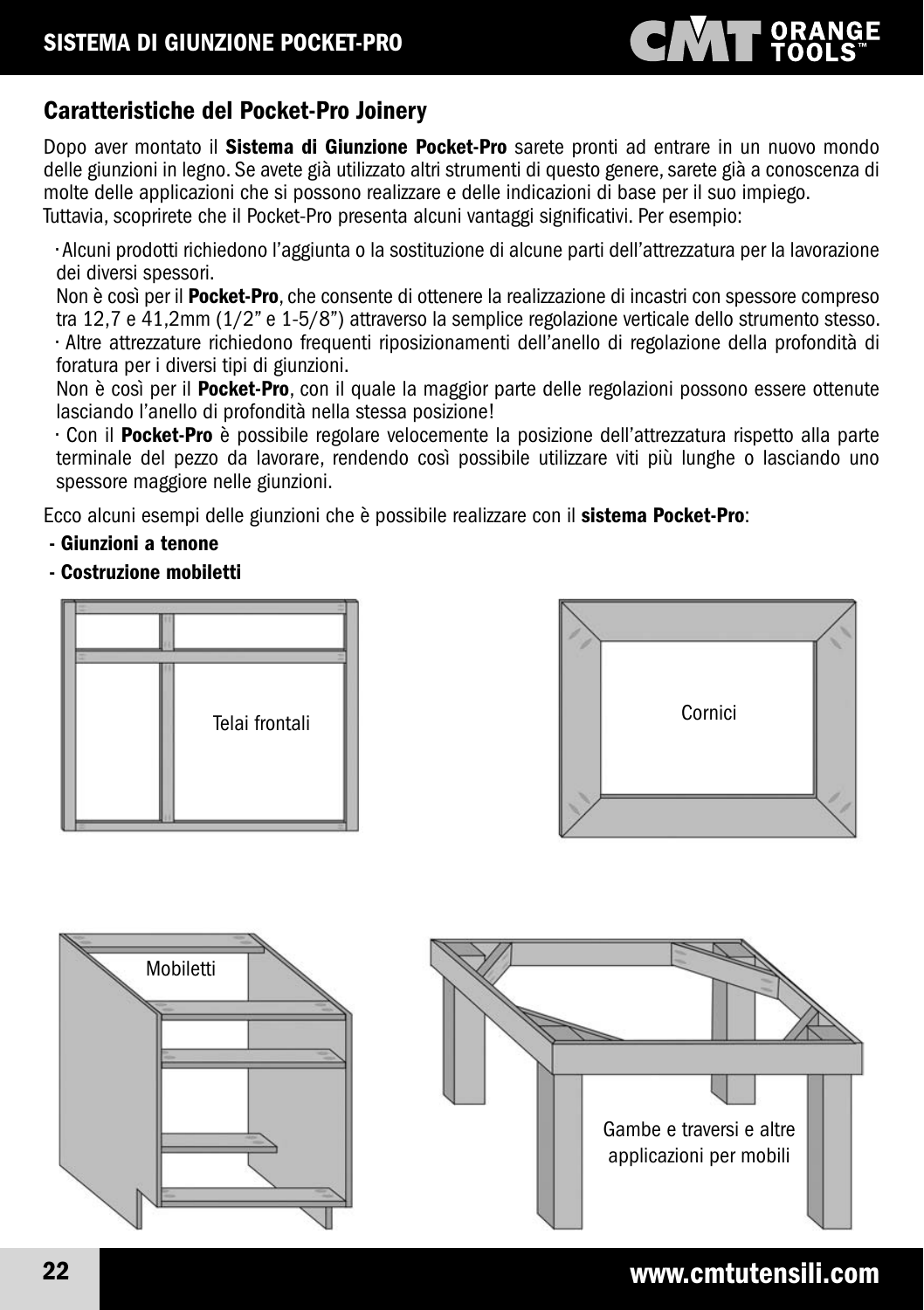# **CMT** ORANGE

### Giunzioni per telai frontali

I telai frontali rappresentano l'applicazione più comune delle giunzioni ad incastro e sono un metodo eccellente per imparare ad utilizzare il sistema Pocket-Pro. Se questa è la vostra prima esperienza con gli incastri, si tratta di un metodo ideale per incominciare. Inizieremo con una giunzione utilizzando un pezzo con spessore di 19mm (3/4"). Utilizzare un pezzo di materiale di scarto per questa prima volta, così da essere sicuri di capire bene il sistema.

1) Impostare l'altezza del sistema PPJ per un materiale con spessore di 19mm (3/4"). Il "dente" sulla parte superiore dell'attrezzatura segnato con un triangolo nero deve inserirsi nella fessura con la scritta 3 ⁄ 4" (19mm).

2) Inserire la punta elicoidale in uno dei due fori e impostare l'anello di regolazione della profondità in modo che l'estremità della punta si fermi a circa 3,2mm (1/8") dalla base. Rimuovere la punta dall'attrezzatura.

3) Serrare il pezzo verticalmente nell'attrezzatura, in modo che le due guide per la punta siano centrate sul pezzo.

La punta filettata del pressore deve essere regolata in modo che il pezzo sia mantenuto ben fermo, senza esercitare comunque una forza eccessiva, dato che ciò potrebbe causare la rottura dell'attrezzatura. Si deve provare a trovare la giusta forza di serraggio esercitandosi con il pezzo di legno di scarto.

4) Realizzare entrambi i fori. Per ottenere i risultati migliori, fare raggiungere la velocità massima al trapano all'interno della guida, prima di forare il pezzo. Realizzare il foro fino a quando l'anello di profondità raggiunge la parte superiore della guida, quindi continuare a far girare la punta mentre viene estratta dal legno.

5) Rimuovere il pezzo dall'attrezzatura e posizionarlo con l'angolazione corretta rispetto all'altro pezzo. Utilizzare il pressore a pinza (fornito con il sistema PPJ-001) oppure un morsetto a C o una traversa d'ancoraggio per mantenere uniti i due pezzi. Posizionare la piastra di dimensioni maggiori pressore a pinza contro la parte frontale della giunzione manterrà le due superfici perfettamente a livello.

6) Inserire viti autofilettanti da incastro in ciascun fu utilizzando gli inserti per avvitatori nel vostro cacciavite regolabile a frizione. Regolare la forza in modo da poter avvitare le viti senza spanare la testa. I pezzi possono essere leggermente separati mentre avvitate le viti, ma devono essere accostati bene quando si finisce di stringerle. Se si allontanano per più di 3,2mm (1/8"), è possibile applicare una pressione maggiore con il pressore.

#### www.cmtutensili.com 23



Pressore a pinza CMT (compreso nel sistema PPJ-001) oppure il vostro morsetto

5)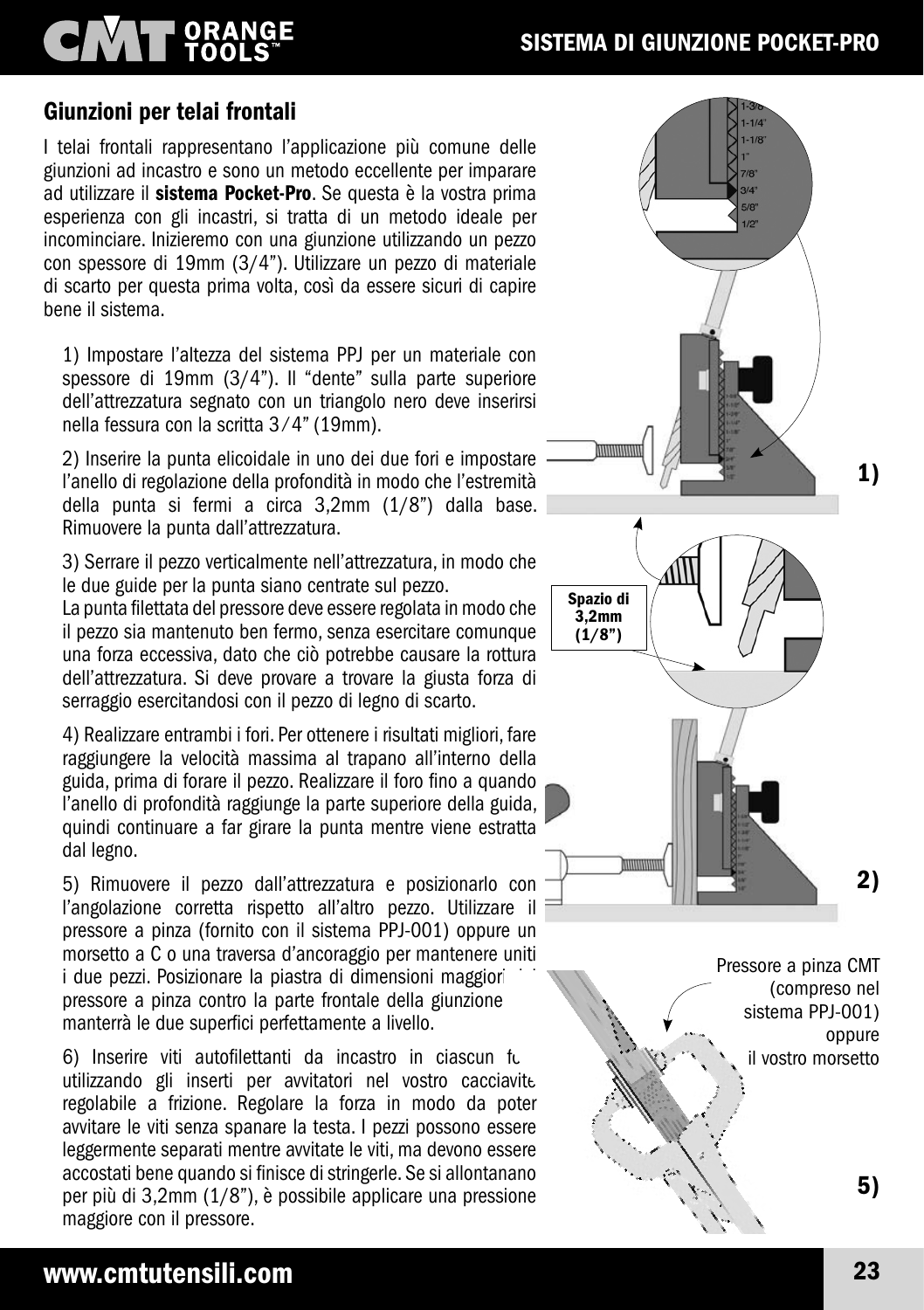#### Giunzioni angolate e smussate

Il sistema Pocket-Pro può essere utilizzato per realizzare una vasta gamma di giunture angolate e smussate. L'esclusivo sistema di regolazione graduale dell'altezza consente di l'incastro nella migliore posizione possibile per la vostra applicazione. Man mano che aumenterà<br>l'esperienza pell'impiego dell'attrezzatura. dell'attrezzatura, troverete altre applicazioni oltre a quelle che possiamo indicarvi, ma questa giunzione a 45° illustra molto bene la tecnica utilizzata:

1) Questa giunzione collega due pezzi di legno con spessore di 19mm (3/4"), anche se vi consigliamo di regolare l'attrezzatura con una altezza di 25,4mm (1"). Ciò consente di spostare l'incastro più indietro rispetto al taglio ad angolo retto, rendendo possibile ottenere una giunzione più forte.

2) Realizzare i fori. Se si uniscono materiali larghi, ci sarà probabilmente bisogno di più di due fori, quindi spostare come necessario il pezzo nell'attrezzatura.

3) Per montare la giunzione, sarà di aiuto creare un blocco di arresto come riportato in figura per mantenere il pezzo in posizione. Questa tecnica è utile in molte altre applicazioni con incastro.

#### Giunzioni a tenone e a battuta

La regolazione graduale del sistema Pocket-Pro si rivela assai utile nella realizzazione di questi comuni tipi di giunzioni. Vengono posizionati ulteriori fori per incastri in modo che la vite possa passare attraverso la linguetta del giunto a tenone. Tuttavia, regolando l'altezza del Pocket-Pro, è possibile controllare con precisione dove andrà a posizionarsi la vite. Per esempio, nell'illustrazione abbiamo utilizzato del materiale con spessore di 19mm (3/4"), indicando poi dove sarebbe stata posizionata la vite con la posizione comune di 19mm (3/4") indicata nell'illustrazione sopra. Nel disegno in basso, riportiamo il vantaggio del posizionamento a 22,2mm (7/8") realizzato con il sistema Pocket-Pro.



**CMT** ORANGE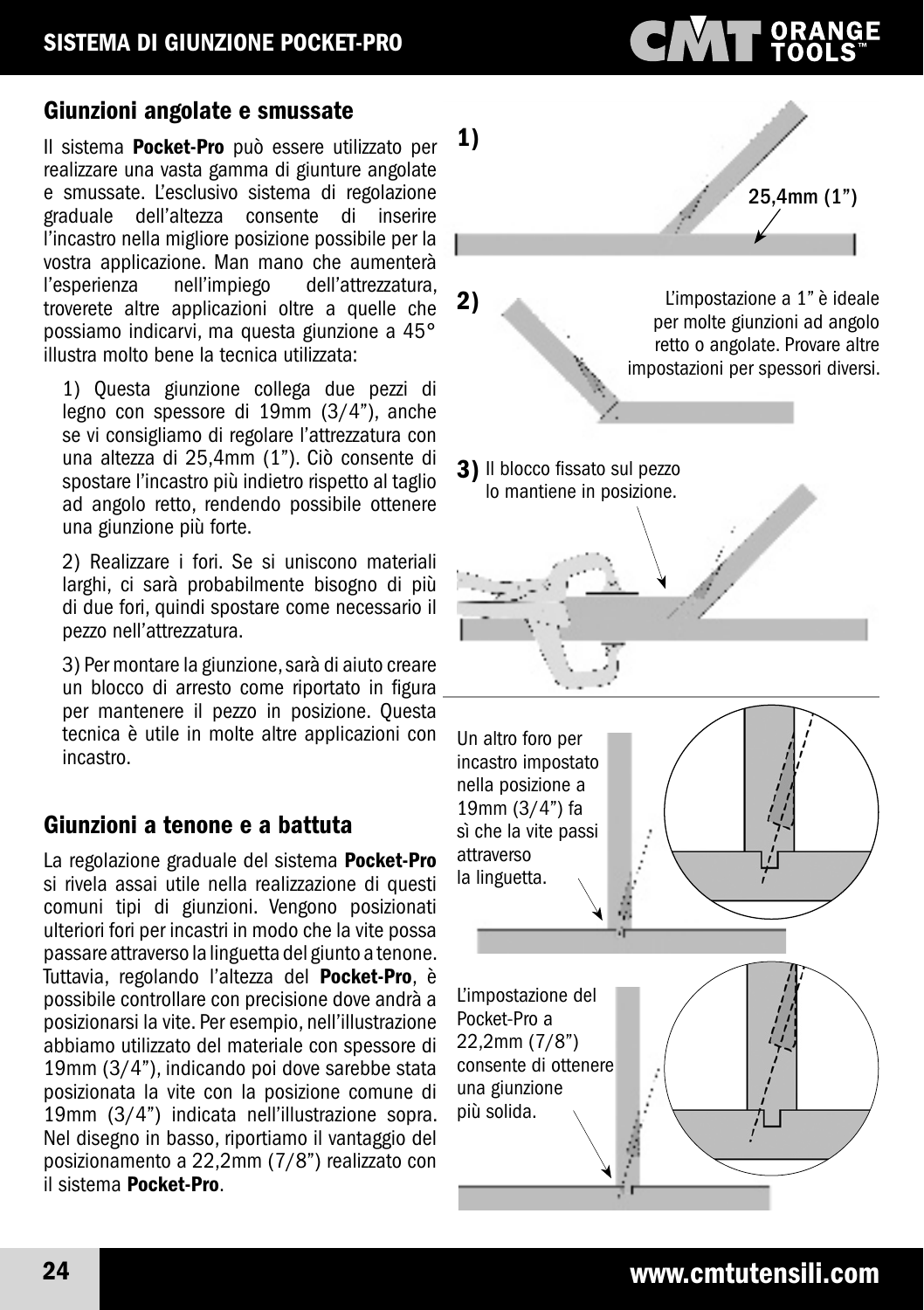# SISTEMA DI GIUNZIONE POCKET-PRO

#### Giunzioni per telai frontali con spessore diverso

• Per legno con spessore inferiore, regolare l'attrezzatura impostandola a 1/2" (12,7mm) o a 5/8" (15,87mm), quindi regolare l'anello di profondità in modo che l'estremità della punta si fermi a 3,2mm (1/8") dalla base.

• Per legno con spessore maggiore, regolare l'attrezzatura all'altezza adeguata. Non è necessario regolare l'anello di profondità, a meno che le viti non siano abbastanza lunghe per ottenere una giunzione salda.

#### Giunzioni ad angolo retto

**NAT ORANGE** 

Le giunzioni ad incastro sono ideali per montare cornici ed altri elementi da unire ad angolo retto.

Le istruzioni seguenti sono per impiego di pezzi con spessore di 19mm (3/4"). Regolare l'attrezzatura come per il materiale con spessore maggiore o minore.

1) Impostare l'altezza dell'attrezzatura e l'anello di profondità per un materiale con spessore di 19mm (3/4").

2) Tagliare gli angoli retti in tutti i pezzi.

3) Fissare il pezzo nell'attrezzatura come indicato nella figura a destra. Se il pezzo è largo più di 63,5mm (2-1/2"), è possibile utilizzare le due guide per le punte come per la giunzione per telaio frontale. Per materiale con larghezza minore, è sempre possibile realizzare i due fori, ma il pezzo dovrà essere spostato fra la realizzazione del primo e del secondo foro, in modo che nessun incastro risulti esposto sul bordo della cornice.

4) Realizzare entrambi i fori.

5) Serrare ciascuna giunzione con il pressore a pinza o con il morsetto a C e avvitare le viti.

### Scelta delle viti

Per ottenere i risultati migliori, utilizzare solamente viti autofilettanti per incastri con testa cilindrica o testa con spallamento. Sono disponibili molti tipi diversi di viti per le varie applicazioni. In generale, utilizzare viti da 25,4mm (1") per legno con spessore di 12,7mm (1/2"), viti da 31,75mm (1-1/4") o 38,1mm (1-1/2") per legno con spessore di 19mm (3/4") oppure viti da 76,2mm (3") per materiale con spessore di 38,1mm (1-1/2"). Le viti con filettatura grossa sono migliori per il legno dolce, mentre quelle con filettatura fine sono più adatte al legno duro.

### **Manutenzione**

Il sistema Pocket-Pro è realizzato in materiale plastico stampato a prova d'urto. L'attrezzatura e gli altri componenti del sistema di giunzione sono stati progettati per essere utilizzati per molti anni senza problemi. Pulire regolarmente l'attrezzatura e i pressori evitando l'accumulo di polvere e riporli in luogo sicuro quando non vengono utilizzati. Oliare leggermente le guide per le punte quando incominciano a sembrare secche. L'unica altra operazione di manutenzione è rappresentata dall'affilatura occasionale della punta elicoidale. Per avere i migliori risultati, portare la punta presso un centro di affilatura qualificato.





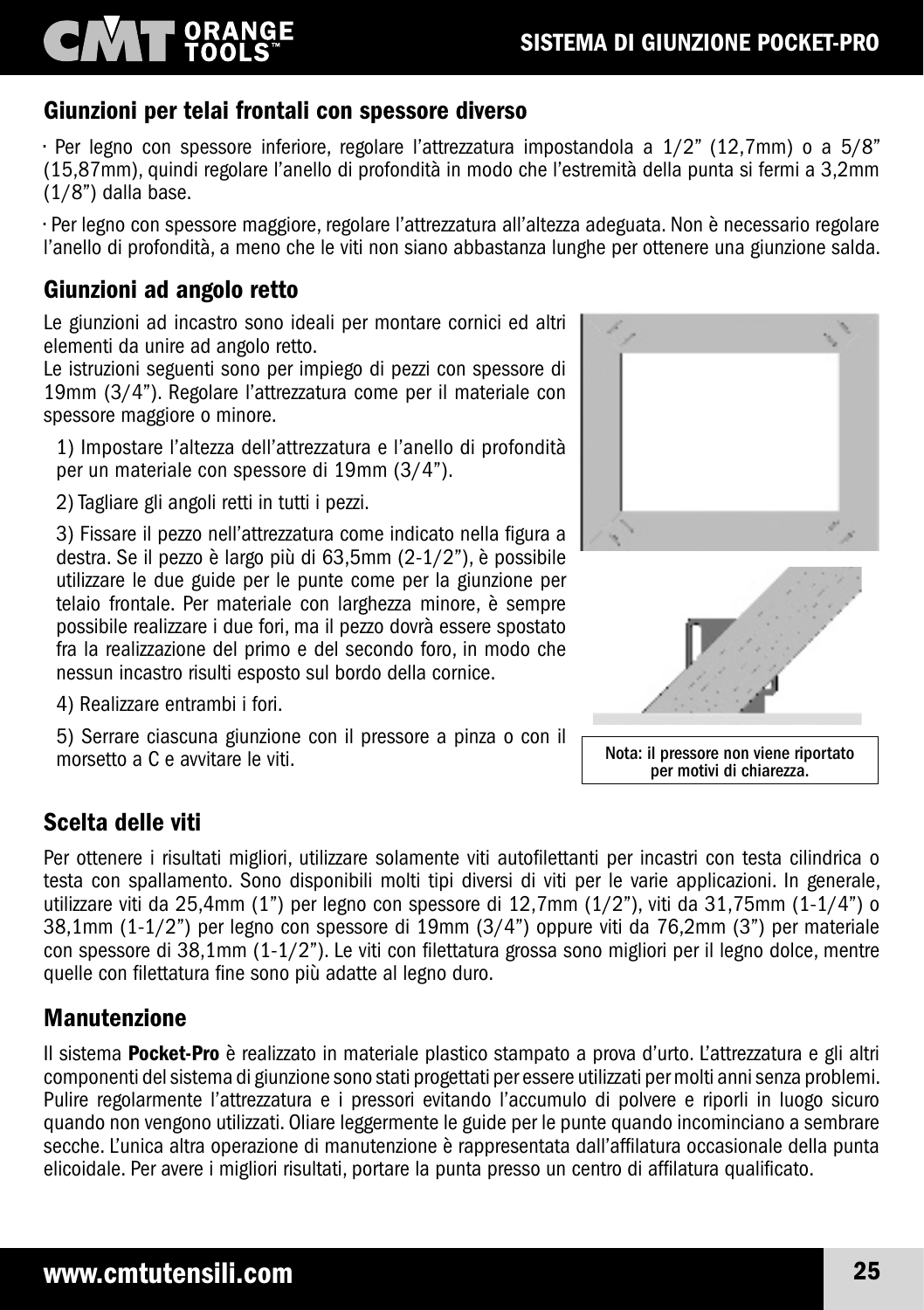### ALLGEMEINES ZUM SYSTEM POCKET-PRO

# **CANT PRANGE**



| <b>STELLT INHALT EIN</b> |                        |                                      |            |
|--------------------------|------------------------|--------------------------------------|------------|
| SÄTZE CODE EIN           |                        |                                      |            |
| <b>PPJ-001</b><br>Stk.   | <b>PPJ-002</b><br>Stk. | <b>BESCHREIBUNG</b>                  | ART.NR.    |
|                          |                        | Zweiteilige Ausrüstung               | 999.505.10 |
|                          |                        | Andrücker mit Stift                  | 999.505.05 |
| $\mathfrak{D}$           |                        | 9,5-mm-Spiralbohrer                  | 515.001.51 |
|                          |                        | 9,5-mm-Tiefenstellring               | 541.095.00 |
|                          |                        | Einsätze für Schraubendreher 12,54mm | 999.505.08 |
|                          |                        | Schraube des Satzes 30 für PPJ       | 990.101X30 |
|                          |                        | Andrücker mit Zange                  | 999.505.06 |
|                          |                        | Einsätze für Schraubendreher 76,2mm  | 999.505.07 |
|                          |                        | Phenolplatte 300 x 375mm             | 999.505.04 |

Für die Bestellung von Ersatzteilen wenden Sie sich bitte an Ihren CMT-Händler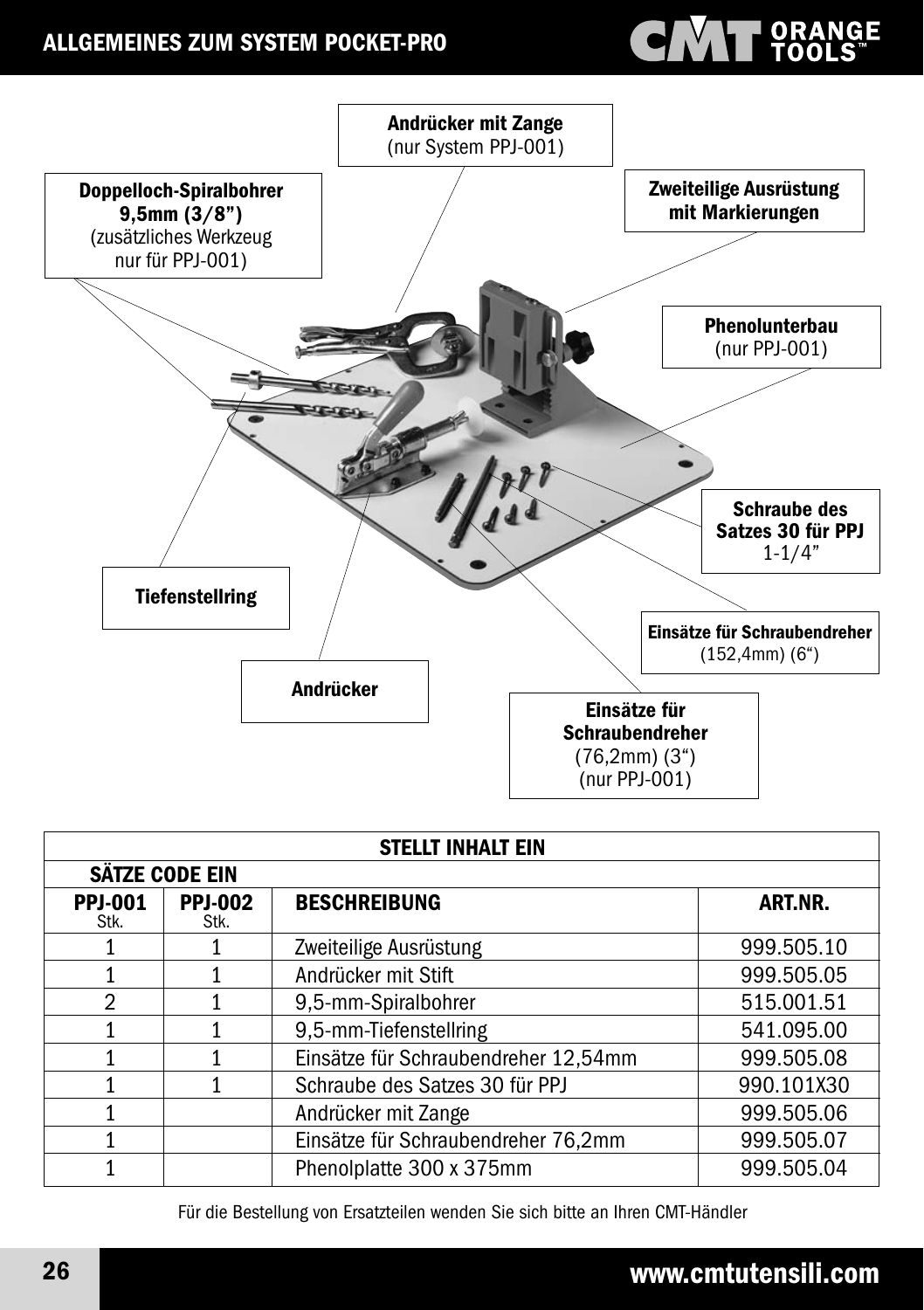# **T ORANGE**

#### Montage von Pocket-Pro

1) PPJ-001 Deluxe Set: Den Unterbau der Ausrüstung mit Markierungen mit Hilfe der vier mitgelieferten Schrauben auf die Phenolplatte montieren. PPJ-002 Set: Die Ausrüstung auf dem Arbeitstisch auf ein flaches Stück Pressspanplatte montieren. Für die empfohlenen Abmessungen siehe Abbildungen unten. Die Schrauben gut anziehen, damit sich die Ausrüstung nicht auf der Platte verschieben kann, jedoch nicht zu fest, damit sie nicht beschädigt wird.

2) Das obere Teil der Ausrüstung mit den zwei mitgelieferten Schrauben und den mitgelieferten Reglern auf dem Unterbau befestigen.

3) Den Andrücker auf dem Phenolteil (nur PPJ-001) oder der selbst gebauten Unterlage (siehe Punkt 1) mit vier Schrauben befestigen. Die Gewindewelle der Andrückerspitze im Inneren des Andrückerkorpus einschrauben.

 $1 - 3/4"$ 

300mm

Ī

I

4-1/16"

103,2mm



Montagelöcher für den Andrücker

Abb. 3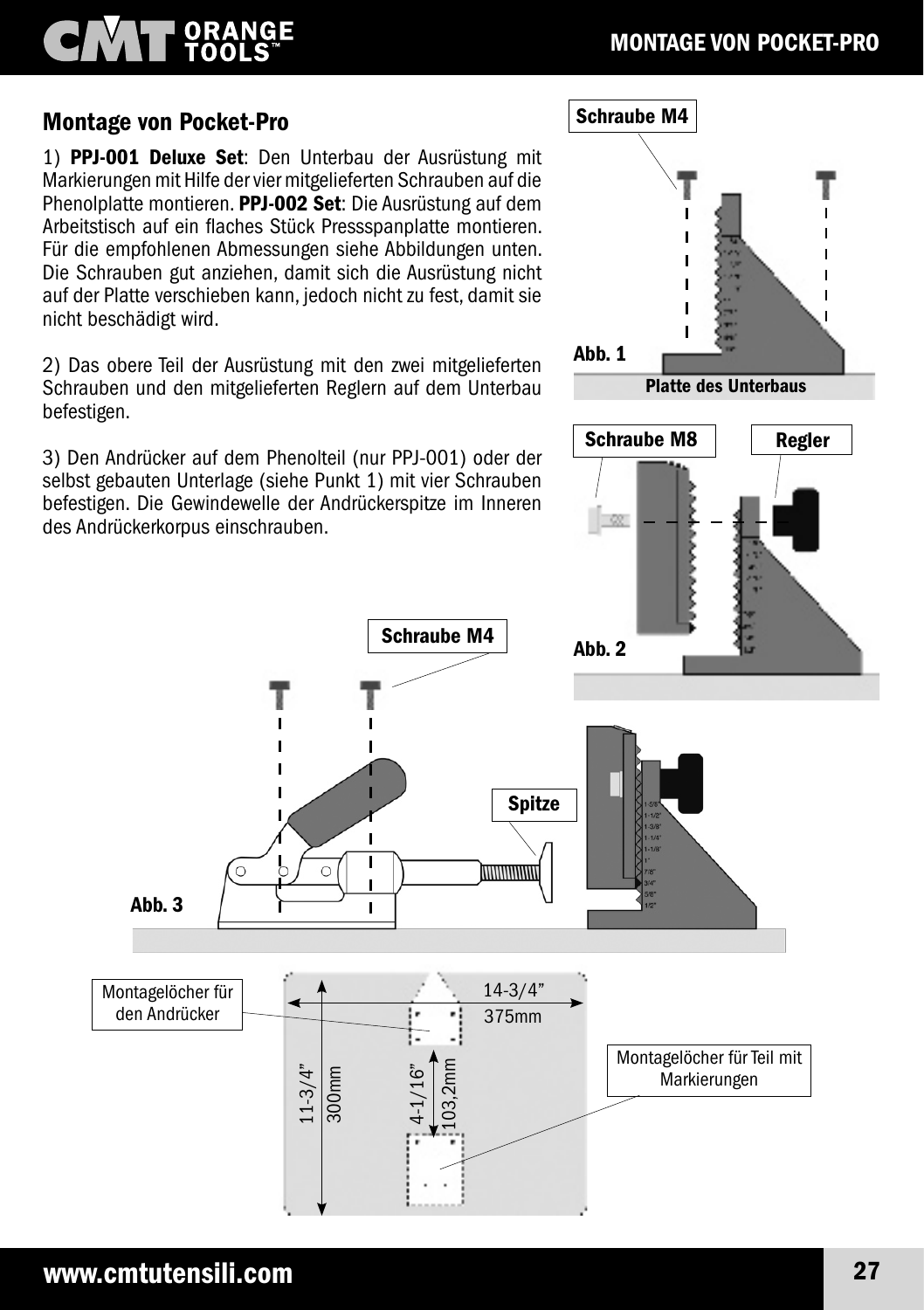

Nach der Montage von Pocket-Pro eröffnet sich Ihnen ganz neue Horizonte bei der Ausführung von Holzverbindungen. Wenn Sie bereits ähnliche Vorrichtungen benutzt haben, werden Sie wissen, wie diese benutzt werden und welche Vorteile sie bieten.

Aber Sie werden auch entdecken, das Pocket-Pro einige signifikante Pluspunkte bietet. Zum Beispiel:

• Bei manchen Konkurrenzprodukten müssen zur Bearbeitung der diversen Stärken Ausrüstungsteile hinzugefügt oder ausgewechselt werden. Bei Pocket-Pro ist das nicht so; Verbindung mit Stärken von 12,7 bis 41,2mm (1/2" bis 1-5/8")

können durch einfaches vertikales Verstellen des Gerätes ausgeführt werden.

• Bei anderen Vorrichtungen muss für die verschiedenen Verbindungsarten oft der Bohrtiefenstellring neu positioniert werden.

 Bei Pocket-Pro ist das nicht so; für die meisten Einstellungen können Sie den Tiefenstellring in derselben Stellung belassen.

• Mit Pocket-Pro kann die Position der Ausrüstung zum Ende des Werkstücks schnell eingestellt werden, so dass längere Schrauben verwendet oder in den Verbindungen mehr Stärke gelassen werden kann.

Hier einige Beispiele für mit Pocket-Pro ausführbare Verbindungen:

- Zapfenverbindungen
- Kleinmöbel







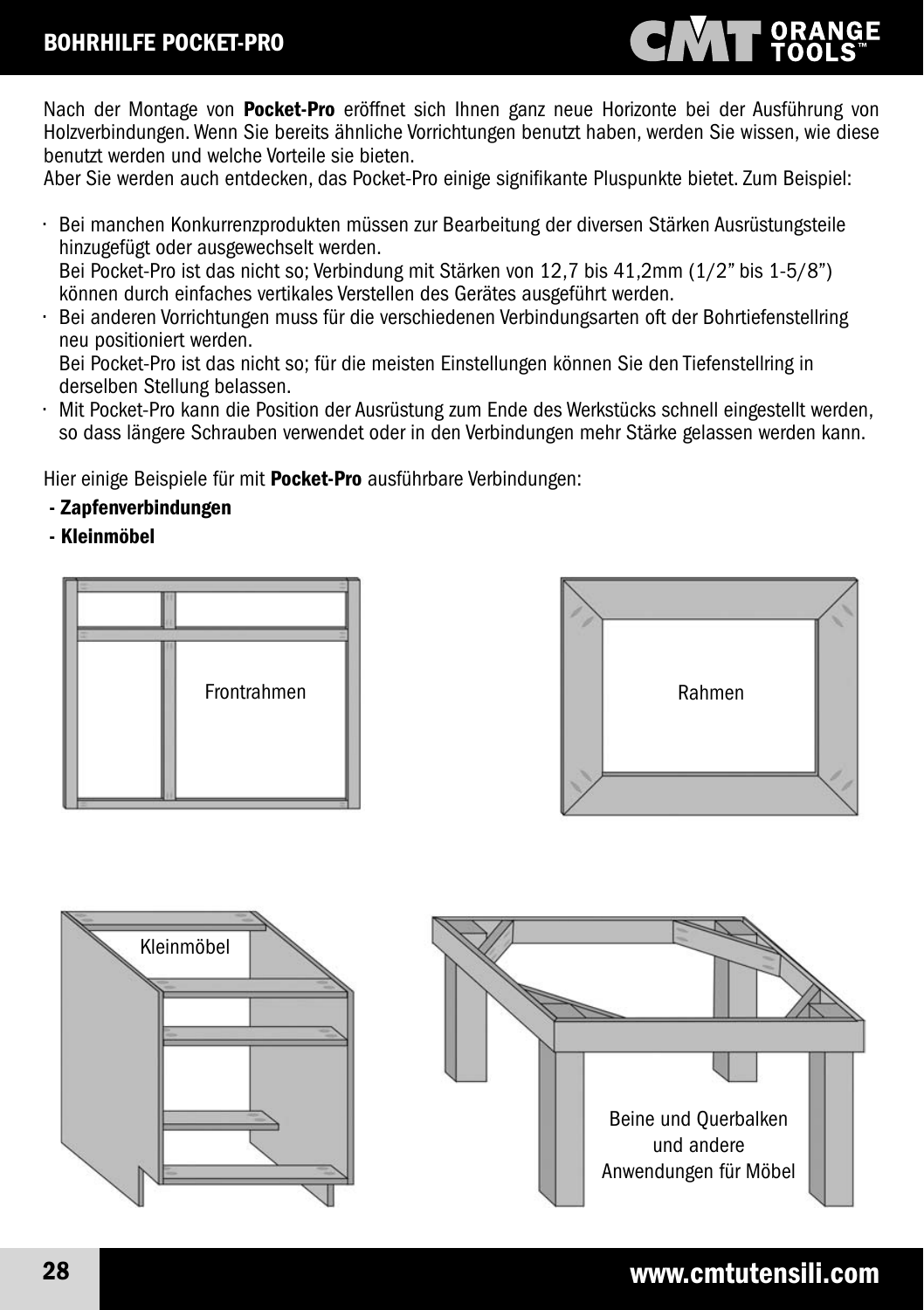# **CIVAT ORANGE**

### BOHRHILFE POCKET-PRO

#### Verbindungen für Frontrahmen

Frontrahmen sind das häufigste Anwendungsgebiet für Holzverbindungen und ideal, um die Benutzung von Pocket-Pro zu erlernen. Wenn Sie zum ersten Mal Holzverbindungen machen, ist dies der ideale Anfang. Beginnen sie mit einer Verbindung, für die Sie ein 19mm (3/4") starkes Werkstück benutzen, am besten ein ausgesondertes Teil, damit Sie kein unnötiges Material verschwenden.

1) Stellen Sie die Höhe der Vorrichtung für 19mm (3/4") starkes Material ein. Der Reiter mit dem schwarzen Dreieck auf dem oberen Teil der Vorrichtung muss in die Markierung mit der Aufschrift 3⁄4" (19mm) gesetzt sein.

2) Den Spiralbohrer in eine der Führungen einsetzen und den Tiefenstellring so einstellen, dass die Spitze des Werkzeugs etwa 3,2mm (1/8") vom Unterbau entfernt stehen bleibt. Die Spitze der Vorrichtung herausnehmen.

3) Das Werkstück vertikal so einspannen, dass die beiden Führungen für das Werkzeug auf das Werkstück zentriert sind. Die Gewindespitze des Andrückers muss so eingestellt werden, dass das Teil gut festgestellt ist, ohne jedoch zu starken Druck auszuüben, da sonst die Ausrüstung brechen könnte. Versuchen Sie, die korrekte Feststellstärke zu finden, indem Sie mit einem Probeholzstück üben.

4) Beide Löcher ausführen. Damit das Resultat wirklich optimal ist, sollten Sie den Bohrer vor dem Anbohren des Teils in der Führung auf die maximale Drehzahl beschleunigen. Die Bohrung ausführen, bis der Tiefenstellring den oberen Führungsteil erreicht, dann den Bohrer weiter drehen lassen und dabei aus dem Holz herausziehen.

5) Das Werkstück aus der Vorrichtung nehmen und im richtigen Winkel zum anderen Teil positionieren. Den Andrücker mit Zange (wird mit der PPJ-001 mitgeliefert) oder eine C-förmige Feststellvorrichtung oder einen Verankerungsquerblaken benutzen, um die beiden Teile zusammenzuhalten. Die Platte, die größer sein muss als der Andrücker mit Zange, gegen die Frontseite der Verbindung positionieren, damit die beiden Flächen bündig sind.

6) Selbstschneidende Schrauben für Holzverbindungen in die Bohrungen setzen; dazu die Einsätze für Schrauber in Ihrem Schraubendreher mit Reibungsregelung benutzen. Die Kraft so regeln, dass die Schrauben ohne Abwürgen eingedreht werden. Die Teile können beim Einschrauben auch ein wenig voneinander entfernt sein, aber zum Schluss müssen sie gut aneinander liegen. Entfernen sie sich mehr als 3,2mm (1/8") voneinander, können Sie den Andrücker fester einstellen.

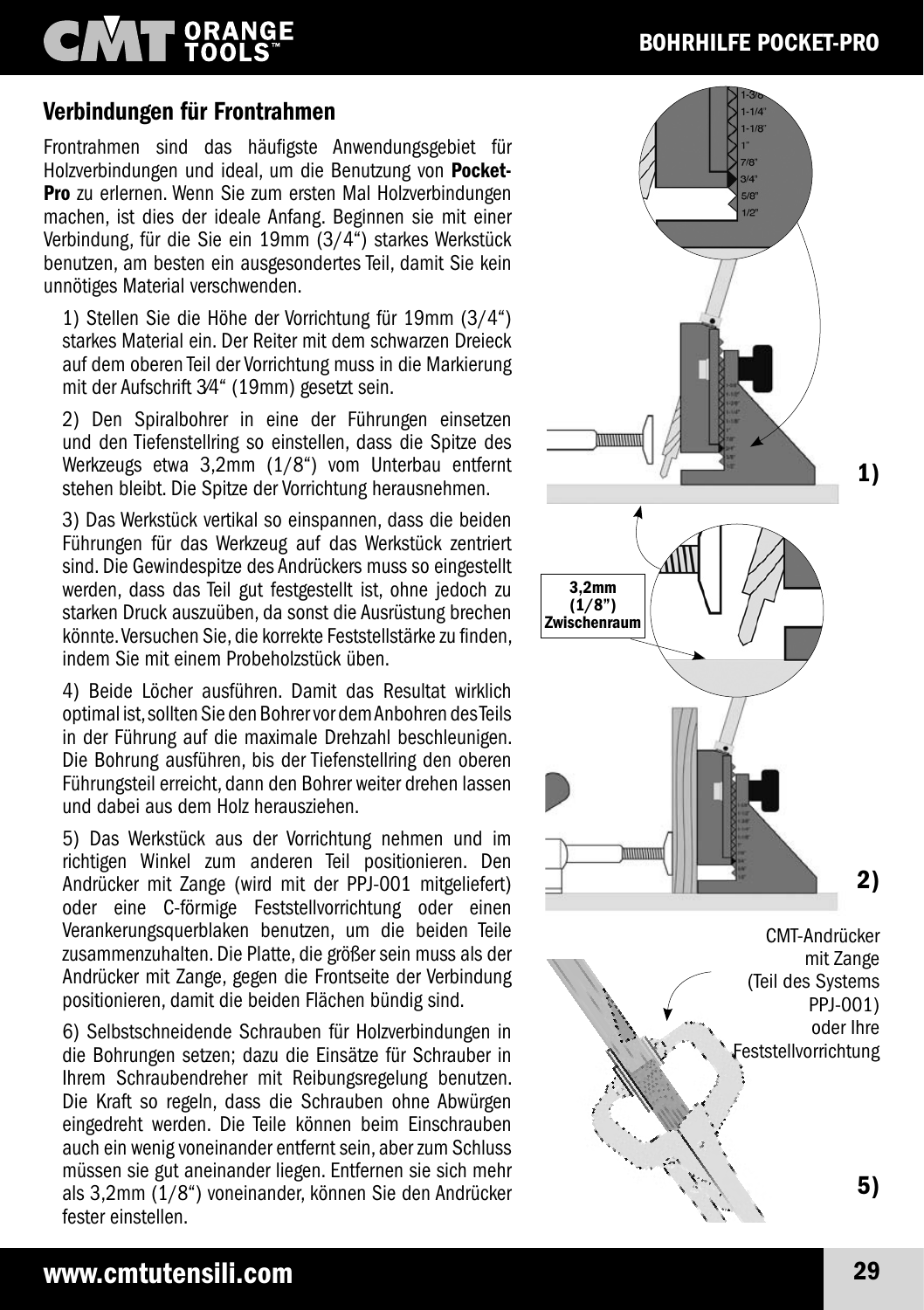#### Winkel- und Fasenverbindungen

**Pocket-Pro** kann auch zum Herstellen einer<br>umfangreichen Palette von Winkel- und umfangreichen Palette von Winkel- und<br>Fasenverbindungen eingesetzt werden. Die Fasenverbindungen exklusive, graduelle Höhenverstellung ermöglicht das Einsetzen der Verbindung in der für Ihre Anwendung optimalen Position. Mit zunehmender Erfahrung im Gebrauch von Pocket—Pro werden Sie außer den hier angeführten Anwendungen weitere Möglichkeiten entdecken; aber anhand dieser 45°-Verbindung lässt sich die Benutzung gut beschreiben.

1) Diese Verbindung verbindet zwei 19mm (3/4") starke Holzstücke, auch wenn wir empfehlen, die Vorrichtung auf eine Höhe von 25,4mm (1") einzustellen, damit die Verbindung auf den rechtwinkligen Schnitt bezogen weiter nach hinten versetzt werden kann und damit stärker wird.

2) Die Löcher ausführen. Ist das Material sehr breit, sind wahrscheinlich mehr als zwei Löcher erforderlich und das Werkstück muss dementsprechend in der Vorrichtung versetzt werden.

3) Zum Montieren der Verbindung sollten Sie einen Anschlag wie auf der Abbildung gezeigt machen, mit dem das Teil in seiner Stellung gehalten wird. Diese Vorgehensweise ist auch bei vielen anderen Anwendungen mit Holzverbindungen nützlich.

#### Verbindungen mit Zapfen und Anschlag

Die Einstellung von Pocket-Proist bei der Ausführung dieser herkömmlichen Verbindungsarten sehr nützlich. Es werden zusätzliche Löcher für Verbindungen gesetzt, so dass die Schraube durch die Zapfenverbindungsfeder gehen kann. Durch die Einstellung der Höhe von Pocket-Pro können Sie genau kontrollieren, wo die Schraube hinkommt. Auf der Abbildung zum Beispiel ist 19mm (3/4") starkes Material zu sehen und angegeben, wo die Schraube mit der 19-mm-Einstellung der obigen Abbildung zu liegen kommt. Auf der Zeichnung unten sehen Sie die Vorteile der Positionierung auf 22,2mm (7/8") mit Pocket-Pro.

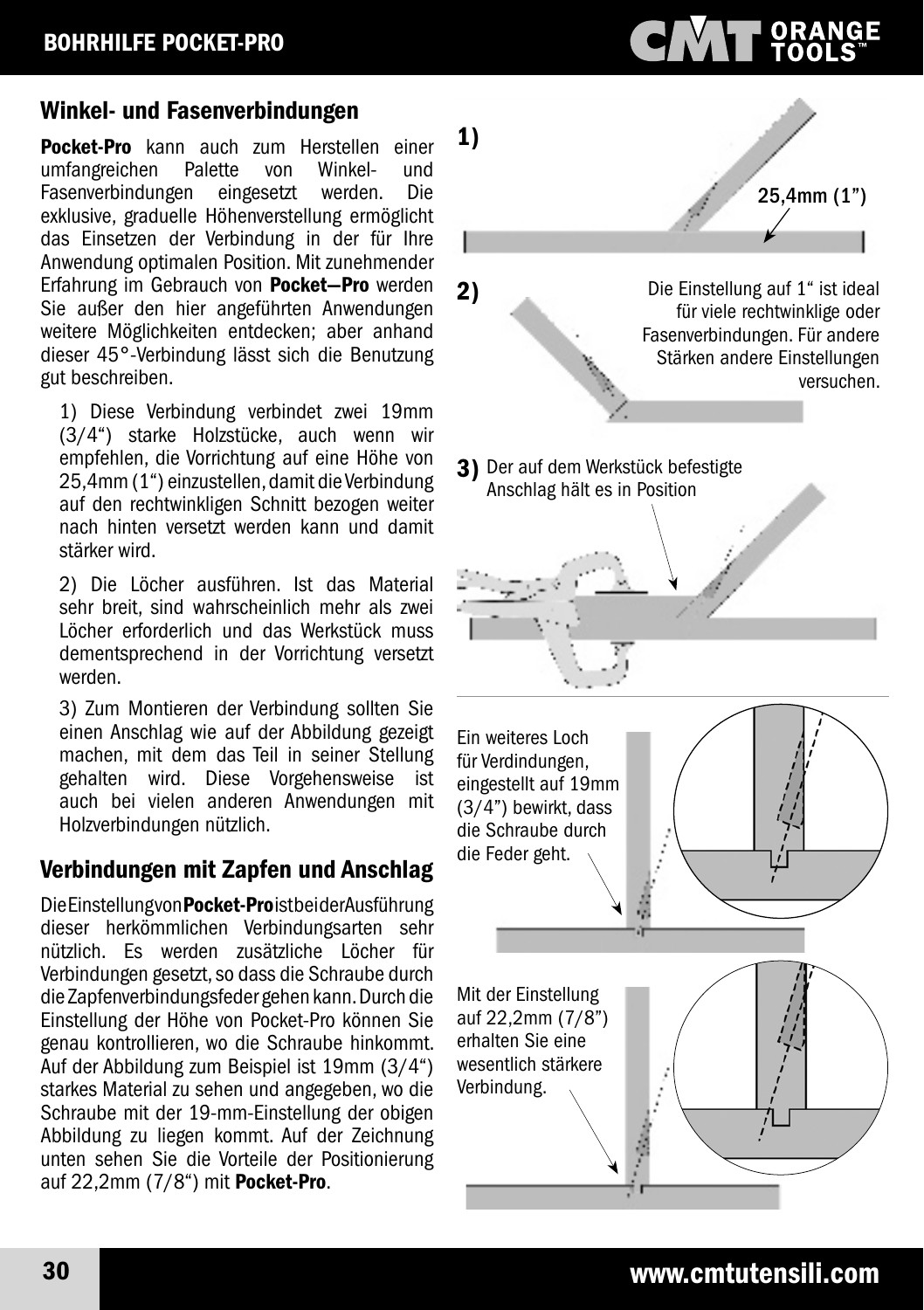# **T ORANGE**

### Verbindungen für Frontrahmen mit anderen Stärken

• Für dünnere Holzteile stellen Sie die Vorrichtung auf 1/2" (12,7mm) oder 5/8" (15,87mm) ein; dann müssen Sie den Tiefenstellring so einstellen, dass die Spitze etwa 3,2mm (1/8") vom Unterbau entfernt stehen bleibt.

• Bei stärkerem Holz die entsprechende Höhe einstellen. Der Tiefenstellring muss nur justiert werden, wenn die Schrauben nicht lang genug sind, um eine einwandfreie Verbindung zu gewährleisten.

### Rechtwinklige Verbindungen

Diese Verbindungen dienen zum Montieren von Rahmen und anderen senkrecht zueinander stehenden Elementen. Die folgende Anleitung gilt für 19mm (3/4") starke Werkstücke. Die Vorrichtung wie für das Material mit größerer oder geringerer Stärke einstellen.

1) Die Höhe der Vorrichtung und den Tiefenstellring für 19mm (3/4") starkes Material einstellen.

2) Die 90°-Winkel auf allen Teilen schneiden.

3) Das Werkstück wie auf der Abbildung rechts gezeigt in der Vorrichtung befestigen. Ist das Werkstück breiter als 63,5mm (2-1/2"), können Sie die zwei Führungen für die Werkzeuge wie für die Frontrahmenverbindungen verwenden. Für Material mit geringerer Stärke können Sie die zwei Bohrungen ebenfalls ausführen, aber das Teil muss zwischen der Ausführung der ersten und der zweiten Bohrung versetzt werden, damit keine Verbindung auf dem Rand des Rahmens zu sehen ist.

4) Beide Löcher bohren.

5) Jede Verbindung mit dem Andrücker mit Zange oder der Cförmigen Feststellvorrichtung einspannen und die Schrauben anziehen.

### Wahl der Schrauben

Für optimale Ergebnisse ist es wichtig, dass Sie ausschließlich selbstschneidende Schrauben für Holzverbindungen mit Zylinderkopf oder Bundschrauben verwenden. Es gibt sehr viele verschiedene Arten von Schrauben für die diversen Anwendungen. Im Allgemeinen benutzt man für 12,7mm (1/2") starkes Holz 25,4-mm-Schrauben (1"), für 19mm starkes Holz (3/4") 31,74-mm-Schrauben (1-1/4") und für 38,1mm starkes Holz (1-1/2") 76,2-mm-Schrauben (3"). Die Schrauben mit Grobgewinde sind für Weichholz besser, für Hartholz empfehlen wir Schrauben mit Feingewinde.

### Wartung

Pocket-Pro ist aus nachweislich stoßfestem, gepresstem Kunststoff gefertigt. Die Ausrüstung und die anderen Komponenten des Systems sind so ausgeführt, dass sie jahrelang problemlos funktionieren. Die Ausrüstung und die Andrücker regelmäßig von Staubablagerungen reinigen und bei Nichtbenutzung an einem sicheren Ort aufbewahren. Die Führungen für die Werkzeuge mit ein wenig Öl schmieren, wenn sie trocken aussehen. Die einzige weitere Wartungsarbeit besteht darin, dass Sie den Spiralbohrer ab und zu schleifen sollten. Dies sollten Sie bei einem Fachmann tun lassen.